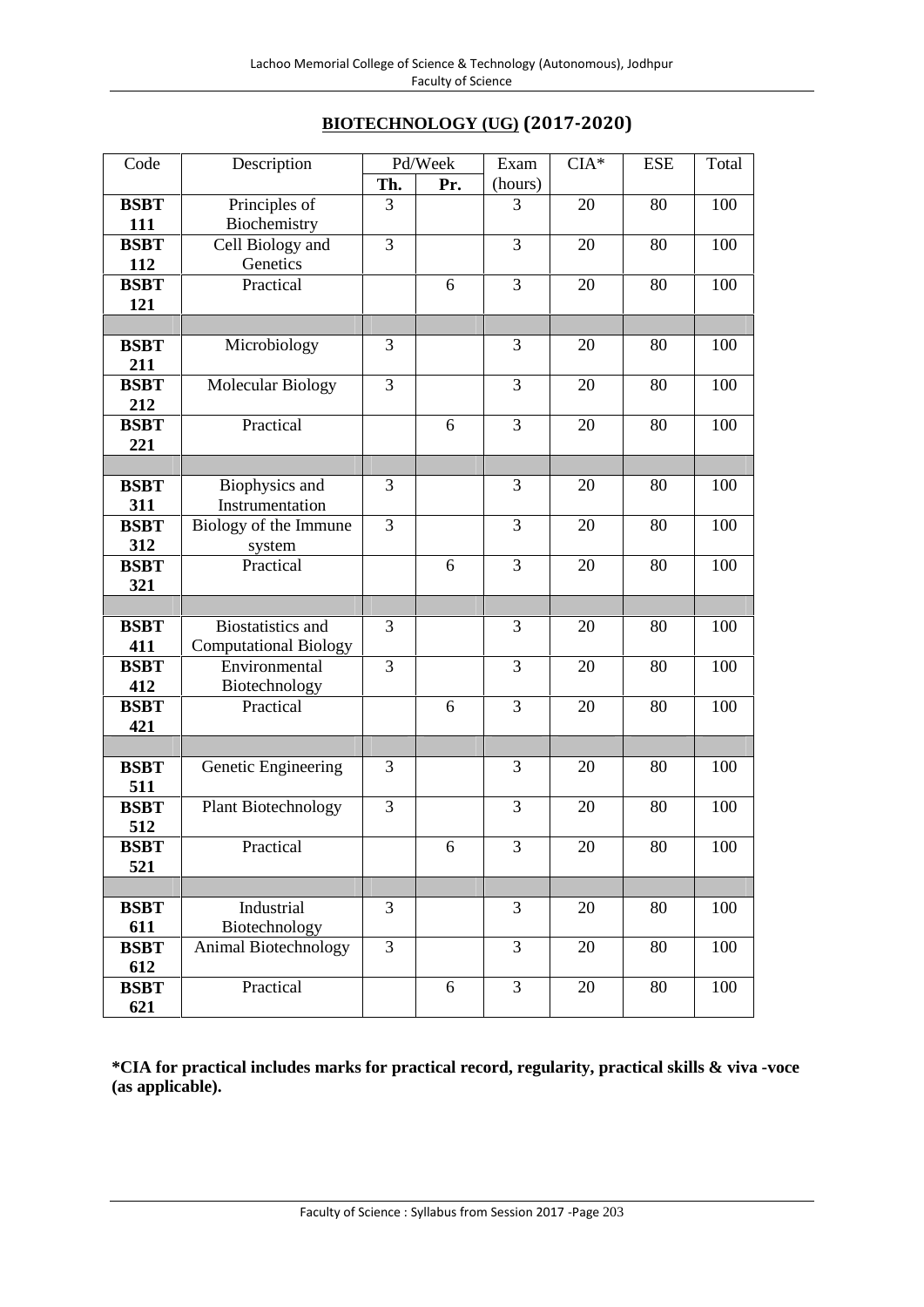#### **PAPER NOMENCLATURE IN B.Sc. BIOTECHNOLOGY(as one of the subject)**

| BSBT 111:        | Principles of Biochemistry                     |
|------------------|------------------------------------------------|
| <b>BSBT 112:</b> | Cell Biology and Genetics                      |
| <b>BSBT 121:</b> | Practical                                      |
| <b>BSBT 211:</b> | Microbiology                                   |
| <b>BSBT 212:</b> | Molecular Biology                              |
| <b>BSBT 221:</b> | Practical                                      |
| BSBT 311:        | Biophysics and Instrumentation                 |
| <b>BSBT 312:</b> | Biology of the Immune system                   |
| <b>BSBT 321:</b> | Practical                                      |
| <b>BSBT 411:</b> | <b>Biostatistics and Computational Biology</b> |
| <b>BSBT 412:</b> | <b>Environmental Biotechnology</b>             |
| <b>BSBT 421:</b> | Practical                                      |
| <b>BSBT 511:</b> | Genetic Engineering                            |
| <b>BSBT 512:</b> | <b>Plant Biotechnology</b>                     |
| <b>BSBT 521:</b> | Practical                                      |
| <b>BSBT 611:</b> | Industrial Biotechnology                       |
| <b>BSBT 612:</b> | Animal Biotechnology                           |
| <b>BSBT 621:</b> | Practical                                      |
|                  |                                                |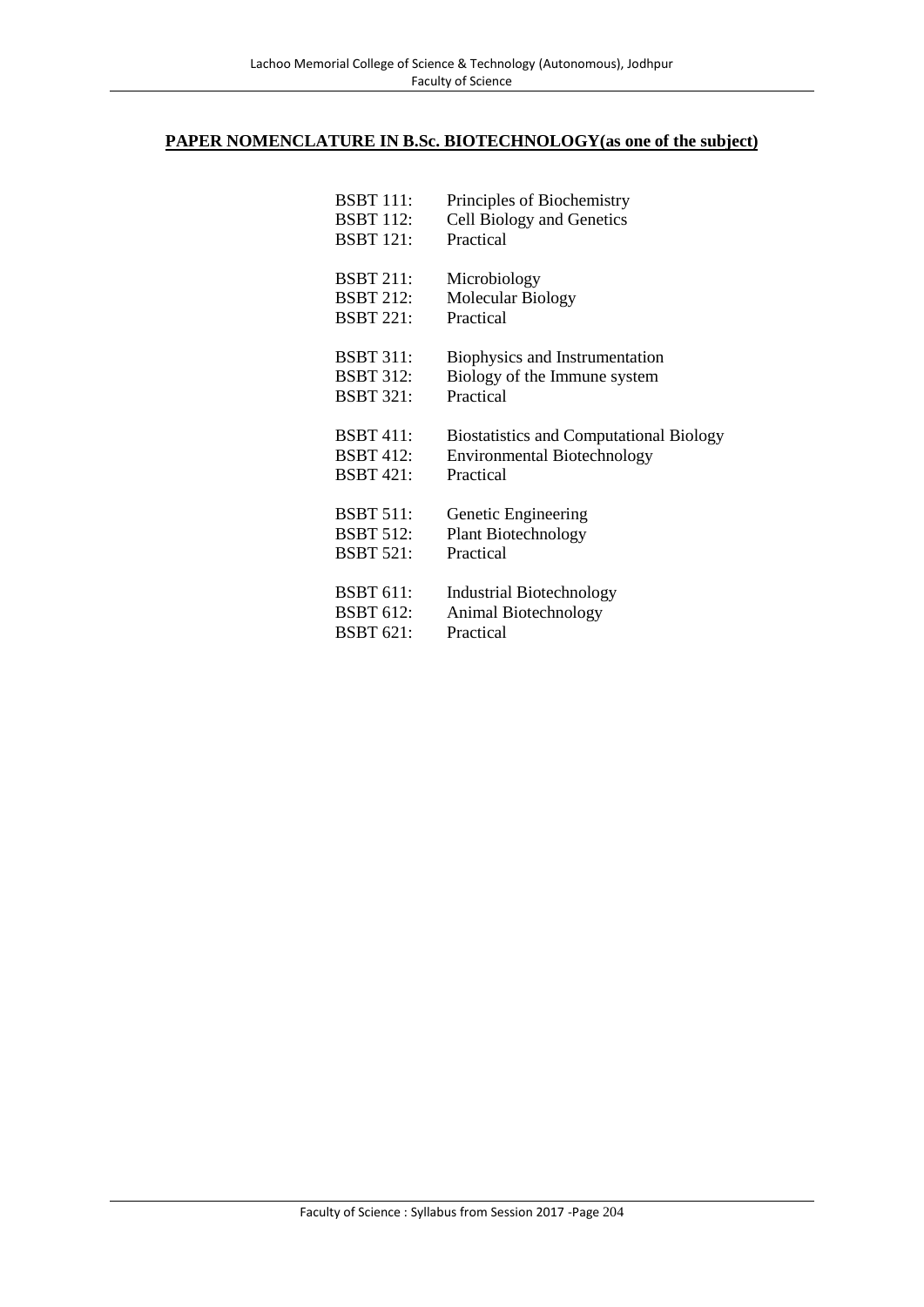# **BSBT 111- PRINCIPLES OF BIOCHEMISTRY**

# **Unit I**

General composition of the living matter: A brief account.

Bioenergetics: Principles of Bioenergetics, concept of free energy. Compounds with free energy of hydrolysis (Energy rich compounds).

Water: Importance of water for living organisms, structure and properties of water molecule. Hydrophilic and hydrophobic groups in biomolecules.

Carbohydrates: Classification and general structure; Properties of monosaccharides; Biological Functions of carbohydrates.

### **Unit II**

Amino acids: classification, general structure and properties.

Proteins: Classification, three dimensional structure – Primary, secondary (- helix and - pleated sheet), Tertiary (myoglobin) and Quaternary (e.g. haemoglobin), The various types of bonds (covalent and non covalent) in protein structure.

### **Unit III**

Lipids: Classification and general structure of simple and compound lipids, Properties of fats and oils, Biological Functions of lipids.

Nucleotides: Composition, general structure and properties. Nucleic acids: DNA – Types and general structure. Non-canonical DNA structures (Bent DNA, cruciform, triple stranded, G quartet, slipped DNA). RNA- Types and functions; structure of t- RNA.

### **Unit IV**

Plant photosynthetic pigments: types, structure and biological functions.

Vitamins : Classification, structure and biological functions.

Enzymes : Brief History, Classification, general properties, Mechanism of action, Kinetics, Regulation of Enzyme Activity .

# **Unit V**

Enzyme Technology: Various sources of Enzyme, production, extraction, purification and packaging, Enzyme immobilization techniques, ELISA, Biosensors.

Enzyme Applications – Therapeutic, Manipulative, Industrial and Analytical.

- 1. Hames D 2007, *Instant Notes- Biochemistry*, Viva Publications, New Delhi.
- 2. Jain, JL 2014, *Fundamentals of Biochemistry*, S. Chand and Co. New Delhi, India.
- 3. Nelson, DL & Cox, MM 2017, *Lehninger Principles of Biochemistry*, 7<sup>th</sup> edn, W.H. Freeman, New York, USA
- 4. Palmer, T 2001, *Enzymes- Biochemistry, Biotechnology and Clinical Chemistry,* Horwood publishing house, UK.
- 5. Satyanarayan, U & Chakrapani, U 2007, *Essentials of Biochemistry*, Books & Allied (P) ltd. Kolkata, India.
- 6. Zubay, G 2010, *Biochemistry*, Mac Millan Publishing Co.Basingstoke, UK.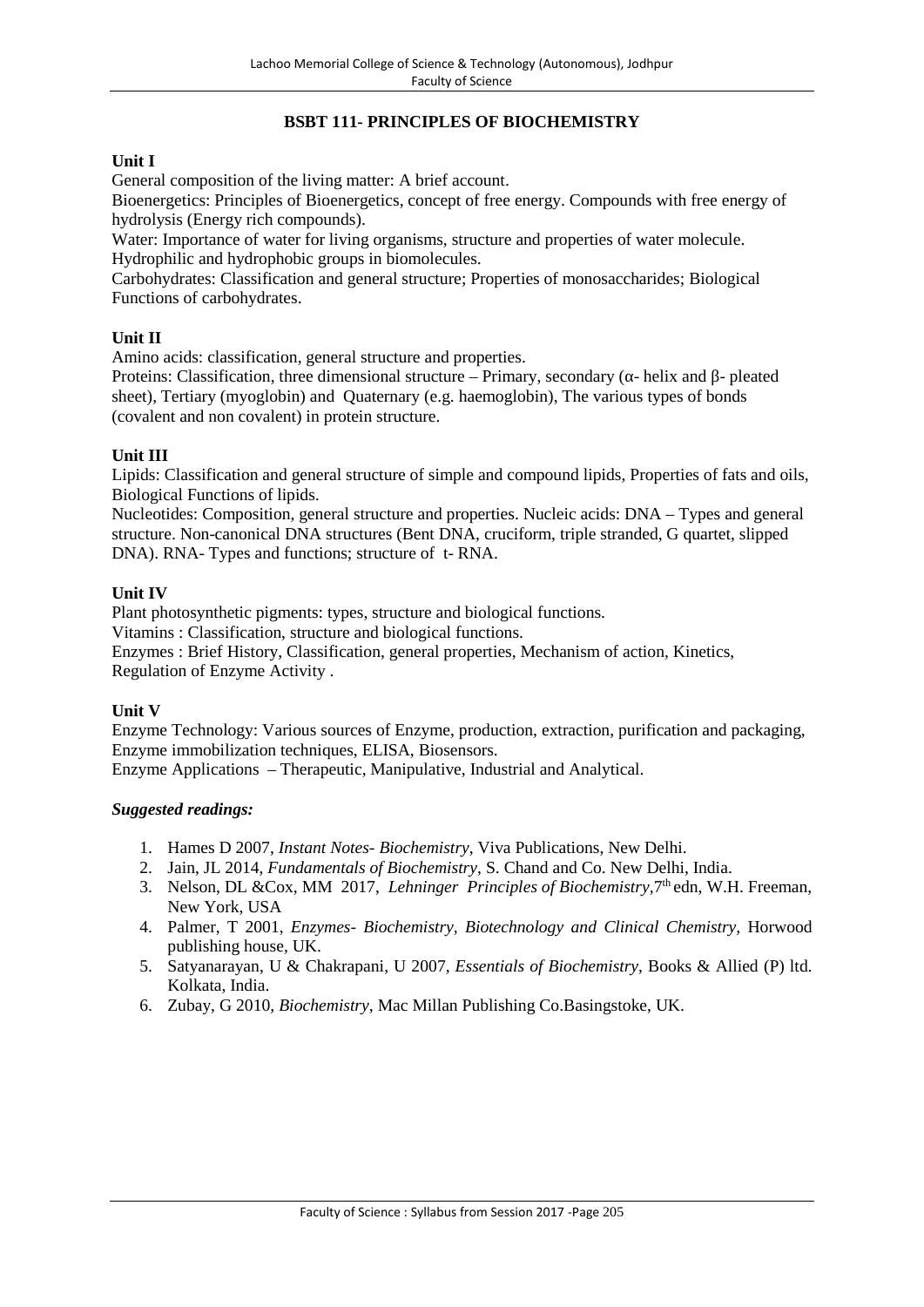# **BSBT 112- CELL BIOLOGY AND GENETICS**

# **Unit I**

Cell as basic unit of living system: Origin of Cell and Cell theory; Diversity of cell: Bacterial, Fungal, Plant and Animal Cell; Cell wall; Nucleus: Nature of genetic material, Chromatin, Nucleolus, Nuclear membrane and Nuclear Pore complex.

### **Unit II**

Plasma membrane: Structural Model and Transport; Structure and Functions of Endoplasmic reticulum, Golgi complex, Lysosome, Peroxisome and Ribosome; Mitochondria and Chloroplast, Cytoskeleton (Microfilament, Microtubule and Intermediate Filaments).

### **Unit III**

Mendelian laws of Inheritance; Linkage and mapping of genes, Interference and coefficient of coincidence; Sex Linked Inheritance; Quantitative inheritance: Polygene and environment. Epigenetics. Genome imprinting.

### **Unit IV**

Microbial Genetics: Transformation, Conjugation and Transduction; Replica plating: Analysis of mutation in biochemical pathway and one gene-one enzyme hypothesis; Cytoplasmic inheritance; Chondriome and Plastome; RNA editing; Mutation: Spontaneous and Induced.

#### **Unit V**

Cell cycle, Mitosis and Meiosis; Sex determination in plants and animals; Chromosome organization (Nucleosome, 30 nm Fiber, Scaffold and Chromatids); Special type of chromosomes: Polytene and Lampbrush.

- 1. De Robertis EDP & De Robertis, EMF Jr. 2001, Cell and Molecular Biology, 8<sup>th</sup> edn, Blaze publishers & Distributors Pvt. Ltd., New Delhi. Lippincott Williams& Wilkins
- 2. Gupta, PK 2013, *Cell and Molecular Biology*, 3rd edn, Rastogi Publications, Meerut, India.
- 3. Klug, WS & Cummings, MR 2011, *Concept of Genetics*, 10<sup>th</sup> edn, Pearson Education.
- 4. Lodish, H, Berk, A, Kaiser,CA, Kreiger,M, Bretscher, A, Ploegh, H, Amon, A & Martin, K 2016 *Molecular Cell Biology* 8<sup>th</sup> edn, W.H. Freeman and Company, New York.
- 5. Maloy SR, Cronan, JE Jr. & Freifelder, D 1994, *Microbial Genetics*, 2<sup>nd</sup> edn, Jones and Bartlett Publishers.
- 6. Turner, PC, Mc Lennan, AG, Bates, AD & White, MRH 2002, *Instant Notes in Molecular Biolog*y, 2nd edn, Viva Books, New Delhi.
- 7. Verma, PS & Agrawal, VK 2015, *Cell Biology, Genetics, Molecular Biology, Evolution and Ecology*. 14<sup>th</sup> edn, S.Chand Publications.
- 8. Winter, PC, Hickey, GI, & Fletcher, HL 2002, *Genetics*, Viva Books, New Delhi.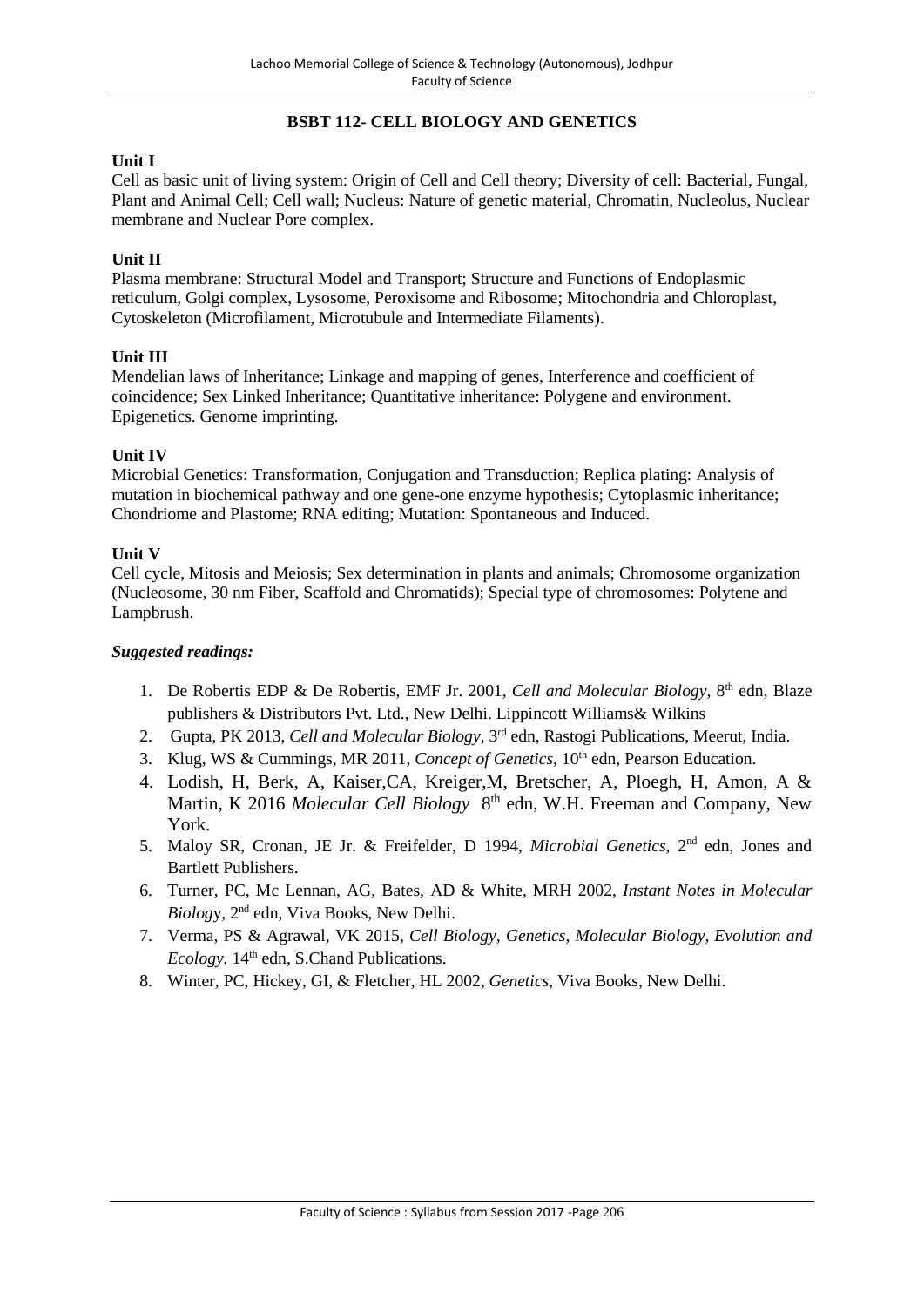# **PRACTICAL: BSBT121**

### **SUGGESTED LABORATORY EXERCISES:**

- 1. Qualitative estimation of protein by Biuret method.<br>2. Qualitative estimation of sugars by Folin-wu & DN
- Qualitative estimation of sugars by Folin-wu & DNSA method.
- 3. Quantitative estimation of the protein by Bradford's method.
- 4. Extraction of lipids from peanut seeds.
- 5. Separation of amino acids by paper chromatography.
- 6. Separation of sugars by paper chromatography.
- 7. Separation of turmeric alkaloids by paper chromatography.
- 8. Study of various cell types Microbial, Animal and Plant Morphometric measurements.
- 9. Study of various stages of Mitosis from onion root tips.
- 10. Microscopy and calibrations
- 11. Estimation of amylase activity in germinating seeds.

- 1. DNA Structure
- 2. Conjugation
- 3. Transduction
- 4. Biosensor
- 5. Clover leaf model of t-RNA
- 6. Lock and key model of enzyme-substrate interaction
- 7. Mendel's law of dominance
- 8. Photosynthetic pigments
- 9. pleated sheet
- 10. helix of protein
- 11. Polytene chromosome
- 12. Lampbrush chromosome
- 13. Mitochondria
- 14. Nucleosome model
- 15. Cell cycle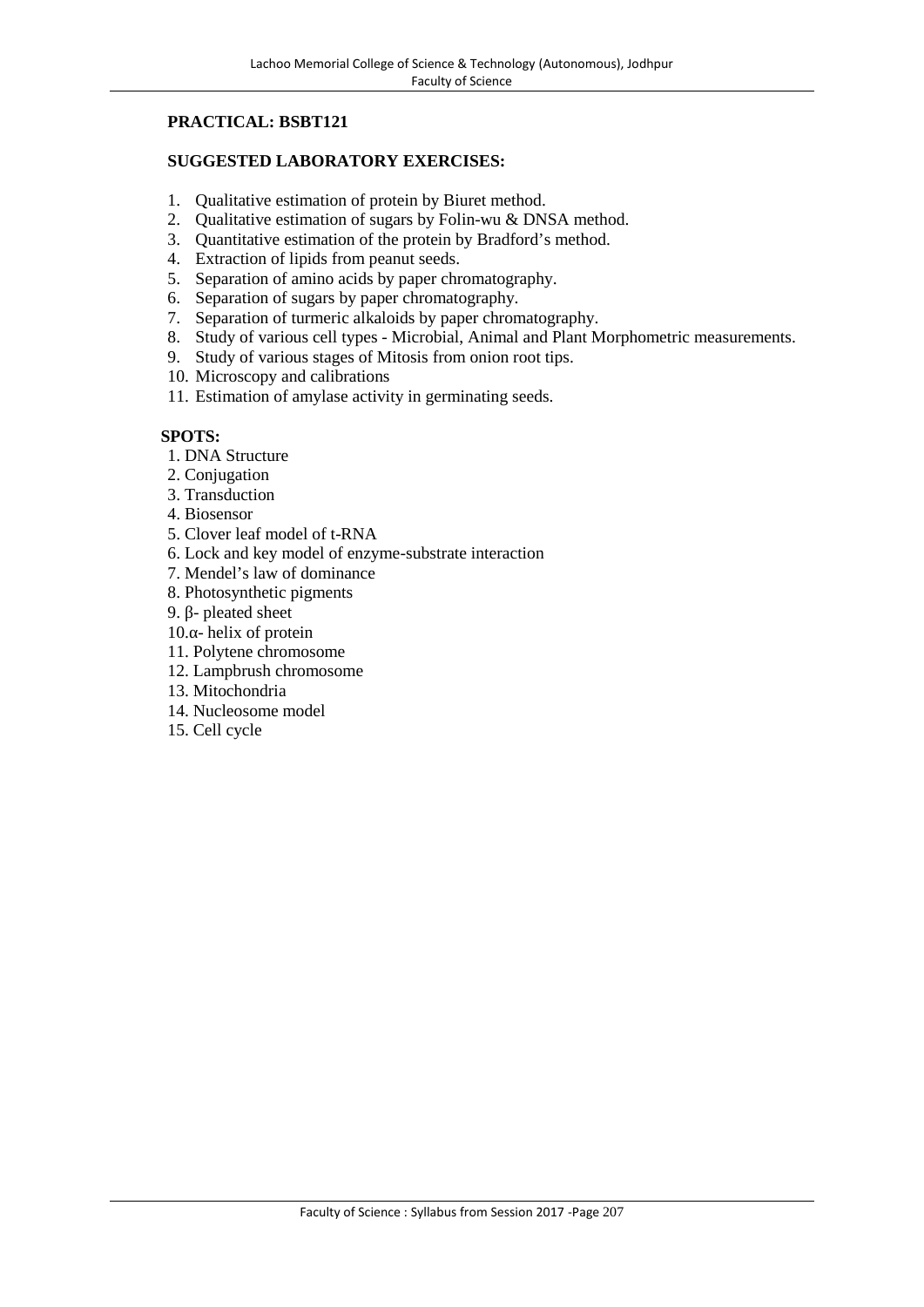## **LACHOO MEMORIAL COLLEGE OF SCIENCE & TECHNOLOGY (AUTONOMOUS) JODHPUR, RAJASTHAN** UG PRACTICAL EXAMINATION Biotechnology (BSBT 121)

SEMESTER- I

|               | Time: 3 hours                                           | Max. Marks: 80 |  |
|---------------|---------------------------------------------------------|----------------|--|
|               | 1. Perform the given Biochemistry experiment.           | 23             |  |
|               | 2. Perform the given Cell Biology experiment            | 23             |  |
|               | 3. Identify and comment upon the spots from 'a' to 'f': | $6x4 = 24$     |  |
| a.            |                                                         |                |  |
| b.            |                                                         |                |  |
| $C_{\bullet}$ |                                                         |                |  |
|               | d. $\qquad \qquad$                                      |                |  |
| e.            |                                                         |                |  |
|               | <u> 1989 - Johann Barbara, martxa alemani</u> ar a      |                |  |

# 4. Viva-voce 10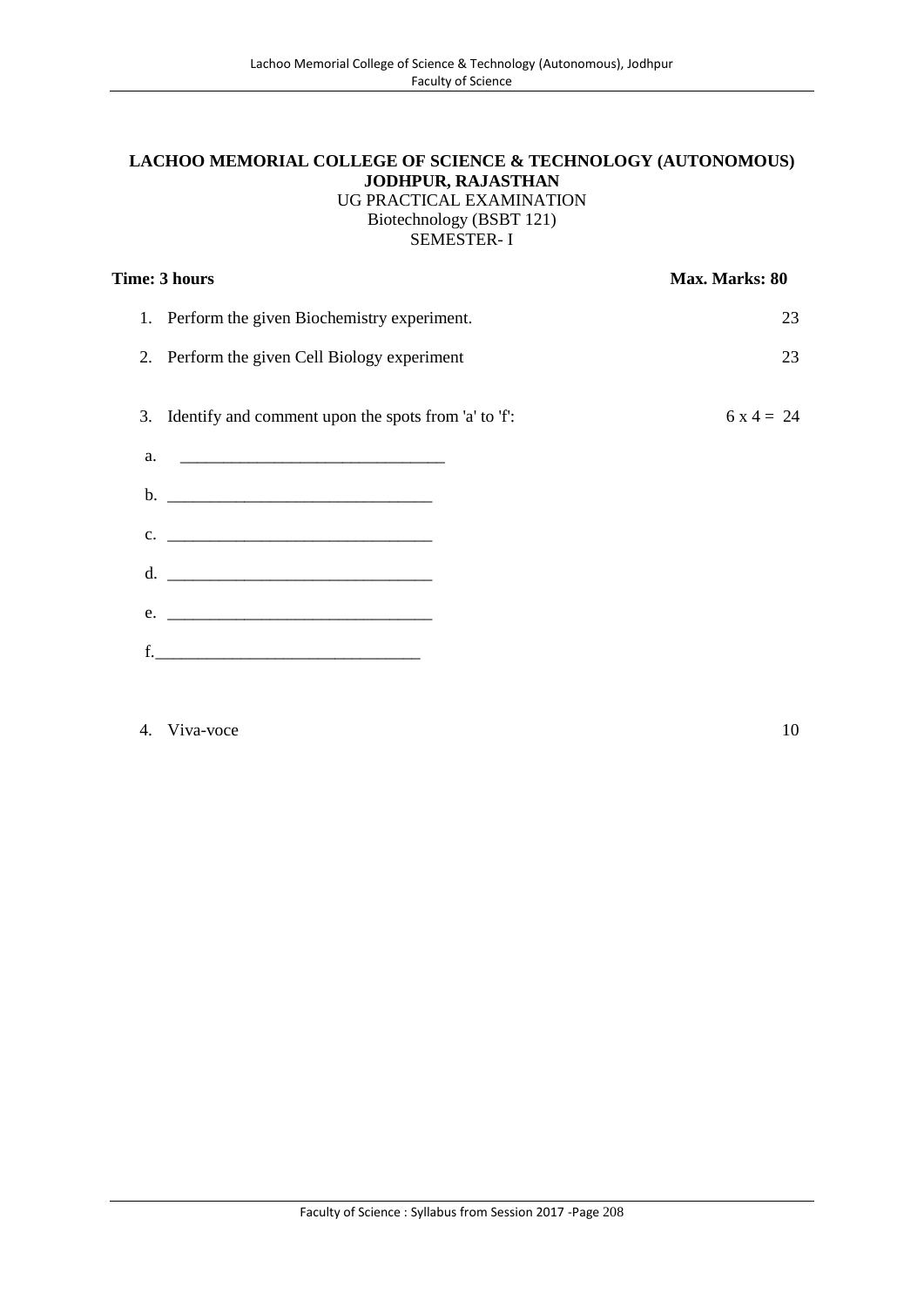# **BSBT 211- MICROBIOLOGY**

# **Unit I**

General History of Microbiology with special reference to contributions of Antony Von Leeuwenhoek, Louis Pasteur, Robert Koch, Edward Jenner, Iwanovsky, Beijerinck, Stanley and Adolf Mayer.

Development of Microscopy –Principle, construction, operation and application of Light and Electron microscope (TEM and SEM)

The Concept of Asepsis and Methods of Sterilization: Physical methods- Dry heat, wet heat, radiations, filtration, ultra- sonication . Chemical methods – Disinfection and sanitation.

# **Unit II**

Prokaryotic and eukaryotic microbial cells - overview. Bacterial classification based on morphology, cell wall structure and flagella types. Bergey's classification of Systematic Bacteriology (2<sup>nd</sup> edition). General account of important groups of fungi, classification (Alexopoulos and Mims, 1979) and economic importance.

# **Unit III**

Nutritional classification of Bacteria. Symbiosis and antibiosis among microbial populations. Extremophiles, Polyextremophiles. Host- Pathogen interactions, Defense Mechanism against micro organisms. Basics of serology- serological reactions: precipitation reaction, agglutination reaction, complement fixation test (CFT).

# **Unit IV**

Viruses: General account, classification (LHT System ), structure, replication and transmission. General account of L- forms, Mycoplasma, Spiroplasma and Phytoplasma .

### **Unit V**

Microbial metabolism – Photosynthesis & Respiration; N<sub>2</sub>-fixing microbes in agriculture. Industrial products of microorganisms with special reference to food and food supplements(Prebiotics and Probiotics), beverages and pharmaceuticals.

- 1. Banerjee, AK & Banerjee, N 2006, *Fundamentals of Microbiology and Immunology,* New Central Book Agency (P) Ltd, India.
- 2. Crueger, W & Crueger, A 1990, *Biotechnology: A Textbook of Industrial Microbiology,* 2 sub edn, Sinaeur Associates.
- 3. Dubey, RC & Maheshwari, DK 1999, *A Text Book of Microbiology,* S. Chand & Company LTD., New Delhi.
- 4. Madigan, MT & Martinko, JM 2006, *Biology of Microorganisms*, 11th edn, Pearson Prentice Hall, USA.
- 5. Maloy, SR, Cronan, JE Jr., & Freifelder, D 2006, *Microbial Genetics*, Jones Bartlett Publishers, Sudbury, Massachusetts.
- 6. Pelczar, MJR, Chan, ECS & Kreig, NR 1993, *Microbiology*, 5th edn, Tata McGraw Hill.
- 7. Powar, CB and Daginawala, HF 2008, *General Microbiology*, Vol II, Himalaya Publishing House, Mumbai, India.
- 8. Reed, G (Ed.) 1987, *Prescott & Dunn's Industrial Microbiology*, 4<sup>th</sup> edn, CBS Publishers & Distributors, New Delhi.
- 9. Willey, JM, Sherwood, LM & Woolverton, CJ 2008, *Prescott, Harley and Klein's* Microbiology, 7<sup>th</sup> edn, McGraw Hill, NewYork.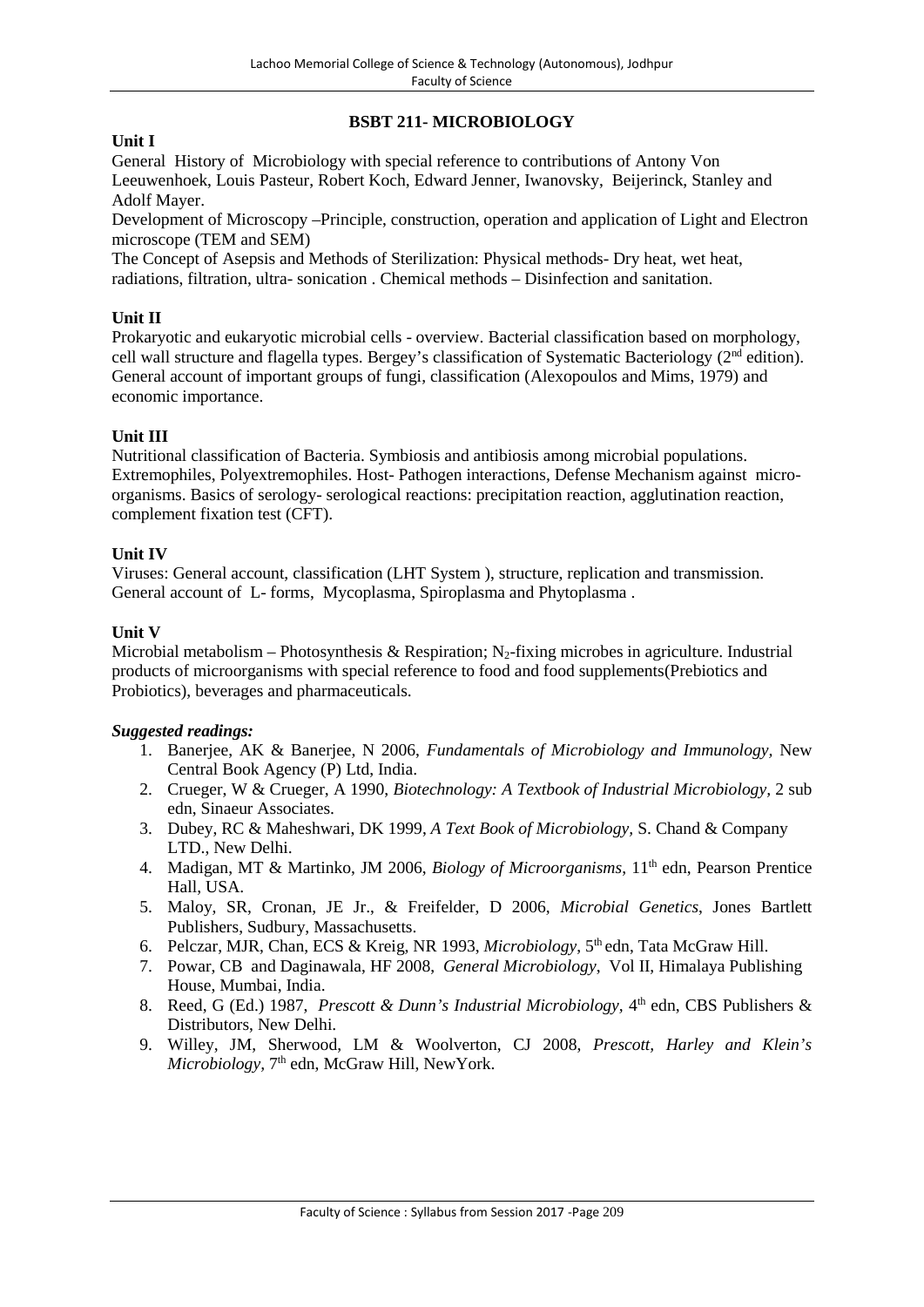# **BSBT 212- MOLECULAR BIOLOGY**

# **Unit I**

Concept of gene: DNA as a genetic material - different types; RNA as a genetic material - different types.

DNA damage & repair pathway – Direct reversal, NER, BER, mismatch repair, SOS repair.

# **Unit II**

DNA replication - prokaryotic and eukaryotic DNA replication - Mechanisms of DNA replication - Enzymes and accessory proteins involved in DNA replication – Fidelity of DNA replication and proof reading.

### **Unit III**

Structure of Prokaryotic and Eukaryotic gene. Transcription in Prokaryotes and Eukaryotes: Mechanism, promoters and RNA polymerases, transcription factors, post transcriptional modifications of eukaryotic mRNA.

### **Unit IV**

Genetic code, Properties and Wobble hypothesis. Mechanism of translation in Prokaryotes and Eukaryotes, Post translational modifications

### **Unit V**

Regulation of Gene expression in Prokaryotes-Operon concept (*lac* and *trp*). Regulation of Gene expression in Eukaryotes –transcriptional activation, galactose metabolism in yeast. Developmental and Environmental regulation of gene expression.

- 1. Alberts, B,Johnson,A, Lewis, J, Raff, M, Roberts, K & Walter, P 2007, *Molecular Biology of the Cell*, 5<sup>th</sup> edn, Garland Science, New York.
- 2. Cooper, GM & Robert EH 2007, *The Cell: A Molecular Approach*, 4th edn, ASM Press and Sinauer Associates Inc, USA.
- 3. Gupta, PK 2014, *A Textbook of Cell and Molecular Biology*, 4<sup>th</sup> edn, Rastogi Publications, Meerut
- 4. Karp G, Iwasa,I & Marshall,W 2016, *Cell and Molecular Biology: Concepts and Experiments* 4 th edn, John Wiley & Sons Inc, USA.
- 5. Kleinsmith, LJ & Kish, VM 1995, *Principles of Cell and Molecular Biology*, Harper Collins College Publishers, New York, USA.
- 6. Jocelyn, EK, Stephen, TK, Elliott, SG & Lewin, B 2014, *Genes XI*, Jones & Bartlett Learning. Publishers, Boston, Massachusetts.
- 7. Lodish, H, Berk, A, Kaiser,CA, Kreiger, M, Bretscher, A, Ploegh, H, Amon, A & Martin, K 2016 *Molecular Cell Biology* 8 th edn, W.H. Freeman and Company, New York.
- 8. Paolella, P 1997, *Introduction to Molecular Biology*, Tata McGraw Hill.
- 9. Pierce, BA 2008, *Genetics: A Conceptual Approach*, 3<sup>rd</sup> edn, W.H. Freeman and Company, NY.
- 10. Powar, CB 2010, *Cell Biology*, Himalaya Publishing House.
- 11. Snustad, DP & Simmons, MJ 2012, *Principles of Genetics*, 6<sup>th</sup> edn, John Wiley & Sons Inc., USA.
- 12. Verma, PS, & Agarwal, VK 2015, *Cell Biology, Genetics, Molecular Biology, Evolution & Ecology,* S. Chand & Company Ltd.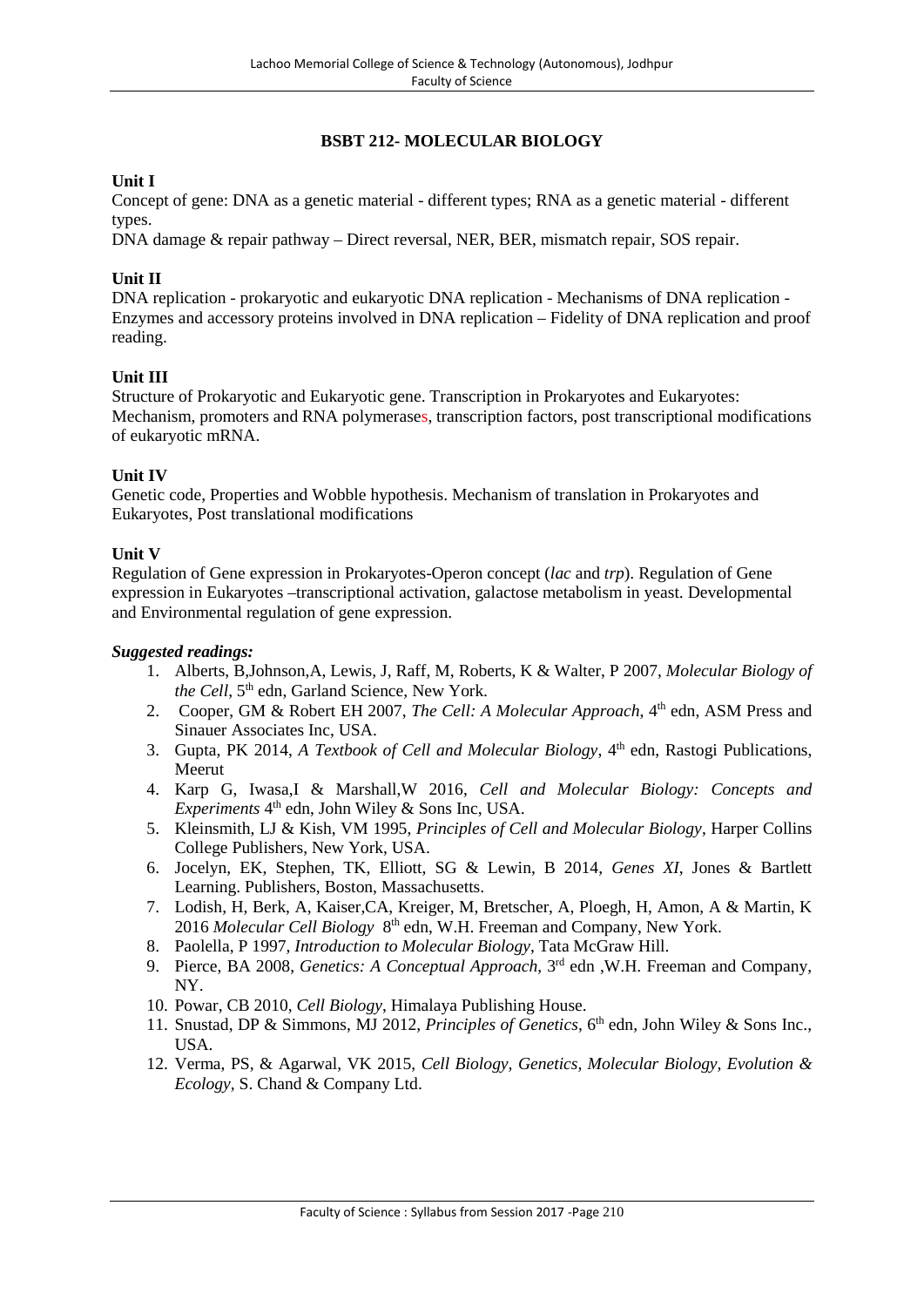13. Watson, JD, Hopkins, NH, Roberts, JW ,Steitz, JA & Weiner, AM 1987, *Molecular Biology* of the Gene, 4<sup>th</sup> edn ,The Benjamin-Cummings Publ. Co. Inc, California.

# **PRACTICAL: BSBT 221**

### **SUGGESTED LABORATORY EXERCISES:**

- 1. Practices of asepsis: Sterilization, disinfection, safety in microbiology laboratory.
- 2. Preparation of media for growth of various microorganisms (nutrient agar, LB agar, EMB agar, MacConkey agar and PDA).
- 3. Identification and culturing of various microorganisms (Bacteria and Fungi).
- 4. Staining of microorganisms (Gram's staining and cotton blue staining).
- 5. Study of Growth kinetics of bacterial population by turbidometry method.
- 6. Demonstration of antibiotic resistance.
- 7. Isolation and screening of industrially important microorganisms by serial dilution method from soil and water sample.
- 8. Isolation of plasmid DNA from bacteria.
- 9. Analysis of isolated DNA by agarose gel electrophoresis.

- 1. Autoclave
- 2. DNA replication
- 3. Eukaryotic gene structure
- 4. Prokaryotic RNA polymerase
- 5. Ribosome
- 6. Laminar air flow bench
- 7. TEM
- 8. SEM
- 9. Antibody
- 10. Mycoplasma
- 11. Rhizobia
- 12. Antony von Leeuwenhoek
- 13. Louis Pasteur
- 14. F. Crick
- 15. *lac* operon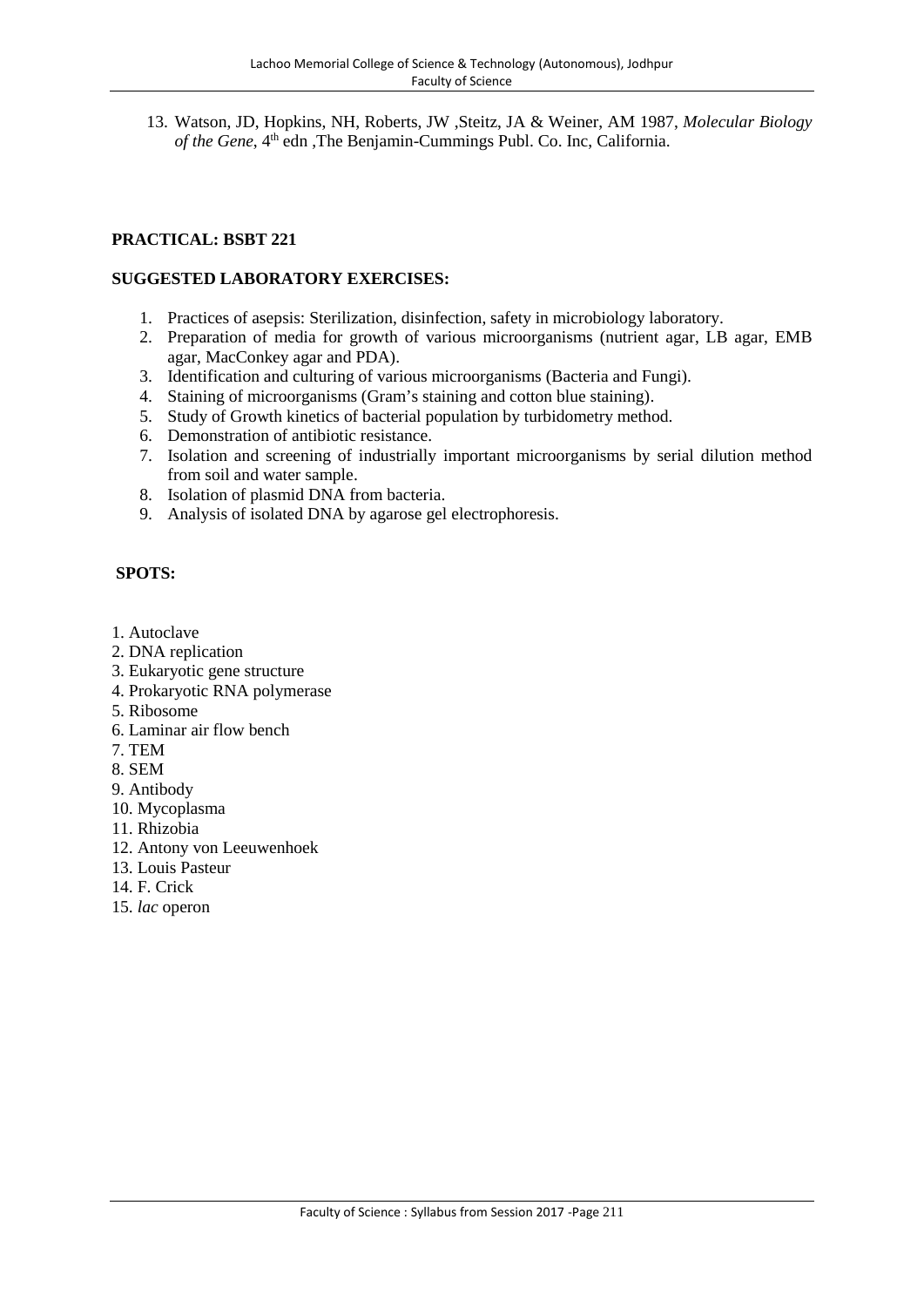# **LACHOO MEMORIAL COLLEGE OF SCIENCE & TECHNOLOGY (AUTONOMOUS) JODHPUR, RAJASTHAN** UG PRACTICAL EXAMINATION Biotechnology (BSBT 221) SEMESTER- II

| Time: 3 hours                                                                                                                                                                                                                                                                                                                                                             | Max. Marks: 80 |
|---------------------------------------------------------------------------------------------------------------------------------------------------------------------------------------------------------------------------------------------------------------------------------------------------------------------------------------------------------------------------|----------------|
| 1. Perform the given Molecular Biology experiment.                                                                                                                                                                                                                                                                                                                        | 23             |
| Perform the given Microbiology experiment<br>2.                                                                                                                                                                                                                                                                                                                           | 23             |
| Identify and comment upon the spots from 'a' to 'f':<br>3.                                                                                                                                                                                                                                                                                                                | $6x4 = 24$     |
|                                                                                                                                                                                                                                                                                                                                                                           |                |
|                                                                                                                                                                                                                                                                                                                                                                           |                |
|                                                                                                                                                                                                                                                                                                                                                                           |                |
|                                                                                                                                                                                                                                                                                                                                                                           |                |
| e.                                                                                                                                                                                                                                                                                                                                                                        |                |
| $f.$ $\qquad \qquad$ $\qquad \qquad$ $\qquad \qquad$ $\qquad \qquad$ $\qquad \qquad$ $\qquad \qquad$ $\qquad \qquad$ $\qquad \qquad$ $\qquad \qquad$ $\qquad \qquad$ $\qquad \qquad$ $\qquad \qquad$ $\qquad \qquad$ $\qquad$ $\qquad$ $\qquad$ $\qquad$ $\qquad$ $\qquad$ $\qquad$ $\qquad$ $\qquad$ $\qquad$ $\qquad$ $\qquad$ $\qquad$ $\qquad$ $\qquad$ $\qquad$ $\q$ |                |
|                                                                                                                                                                                                                                                                                                                                                                           |                |

4. Viva-voce 10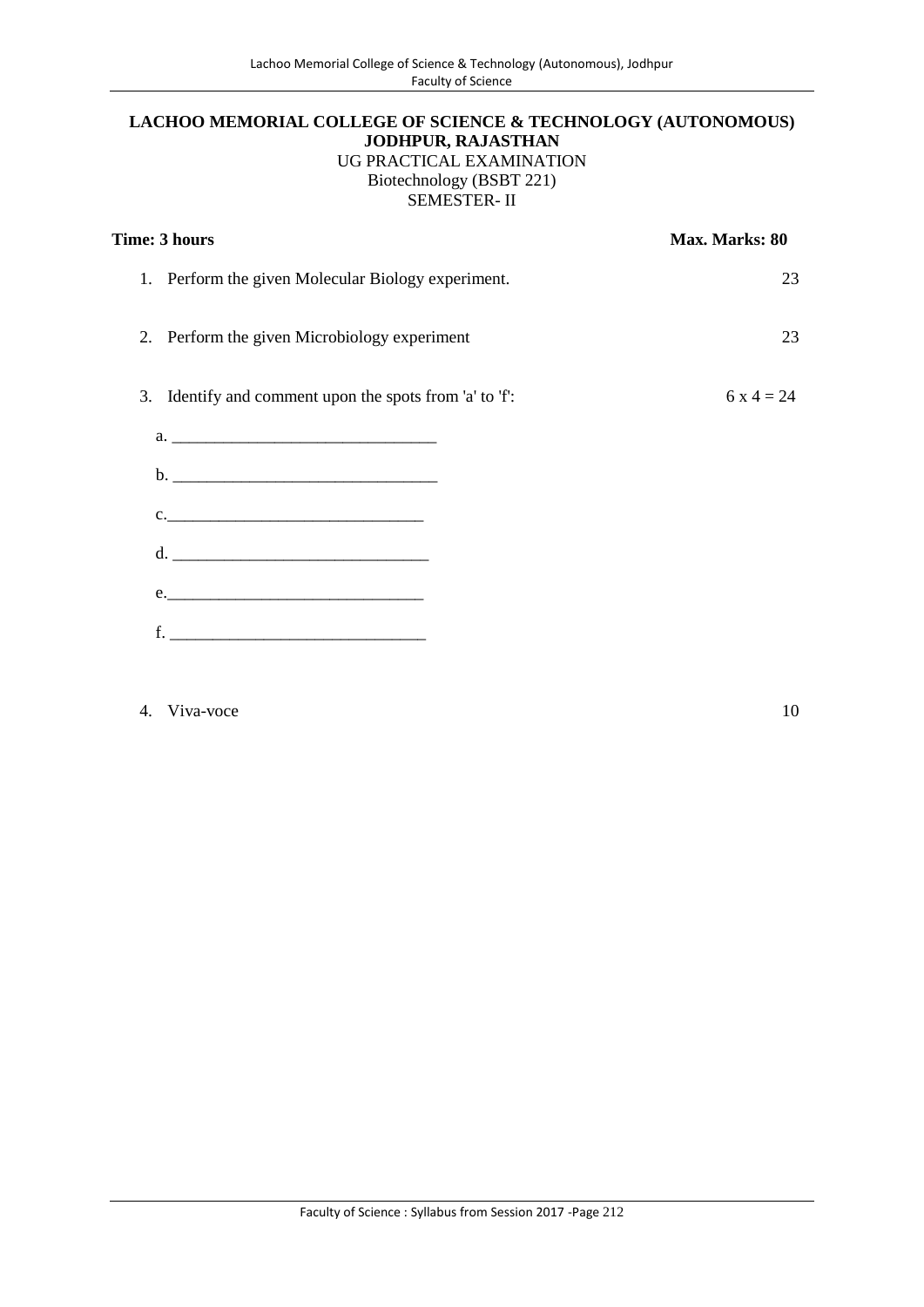# **SEMESTER-III BSBT 311- BIOPHYSICS AND INSTRUMENTATION**

# **Unit I**

Acid and Bases-pH, Ka, pKa, Buffers, Henderson-Hasselbalch Equation. Redox reactions and redox potential. Nernst Equation. Potential across neural membrane: Resting Potential and Action Potential.

# **Unit II**

Concept of Thermodynamics: Laws, Enthalpy, Free Energy, Entropy. Strategies of light reception in microbes, plants and animals.

# **Unit III**

Physical Methods applied to determine structure: X-ray crystallography, Nuclear Magnetic Resonance (NMR), Electron Spin Resonance (ESR), Circular Dichroism (CD).

#### **Unit IV**

Concept of Chromatography: Paper chromatography, TLC, Ion-Exchange Chromatography, Gel Filtration Chromatography, Affinity Chromatography. Electrophoresis: SDS-PAGE, AGE, Isoelectric focusing.

### **Unit V**

Centrifugation: Basic principle of centrifugation, Velocity gradient and buoyant density centrifugation.

Spectroscopy : Lambert-Beer Law, UV-Visible Spectroscopy, IR Spectroscopy, Emission Spectroscopy.

- 1. Berg JM, Tymoczko JL & Stryer L 2002, *Biochemistry*, W.H. Freeman and Company, San Francisco, USA.
- 2. Bialek, W 2013, *Biophysics: Searching for Principle*, Princeton University Press, NJ, USA.
- 3. Cooper, TG 1977, *Tools of Biochemistry*, John Wiley and Sons, New York. USA.
- 4. Nelson, DL & Cox, MM 2008 Lehninger *Principles of Biochemistry*, 5<sup>th</sup> edn, W. H. Freeman and Company, San Fransisco, USA.
- 5. Freifelder D 1982, *Physical Biochemistry: Application to Biochemistry and Molecular Biology*, 2nd edn, W.H. Freeman & Company, San Fransisco, USA.
- 6. Holme, D & Peck, H 1998, *Analytical Biochemistry,* 3 rd edn, Longman, New York, USA.
- 7. Nelson, P 2013. *Biological Physics: With New Art*, WH Freeman, San Fransisco, USA.
- 8. Rao, CNR 2001, *Understanding Chemistry*, Universities Press, Hyderabad. India.
- 9. Scopes, R 1994, *Protein Purification Principles & Practices*, 3<sup>rd</sup> edn, Springer Verlag.
- 10. Segel, IH 1976, *Biochemical Calculations*, John Wiley and sons Inc. New York. USA.
- 11. Wilson, K & Walker, J 2000, Principles and Techniques of Practical Biochemistry, 5<sup>th</sup> edn, Cambridge University Press.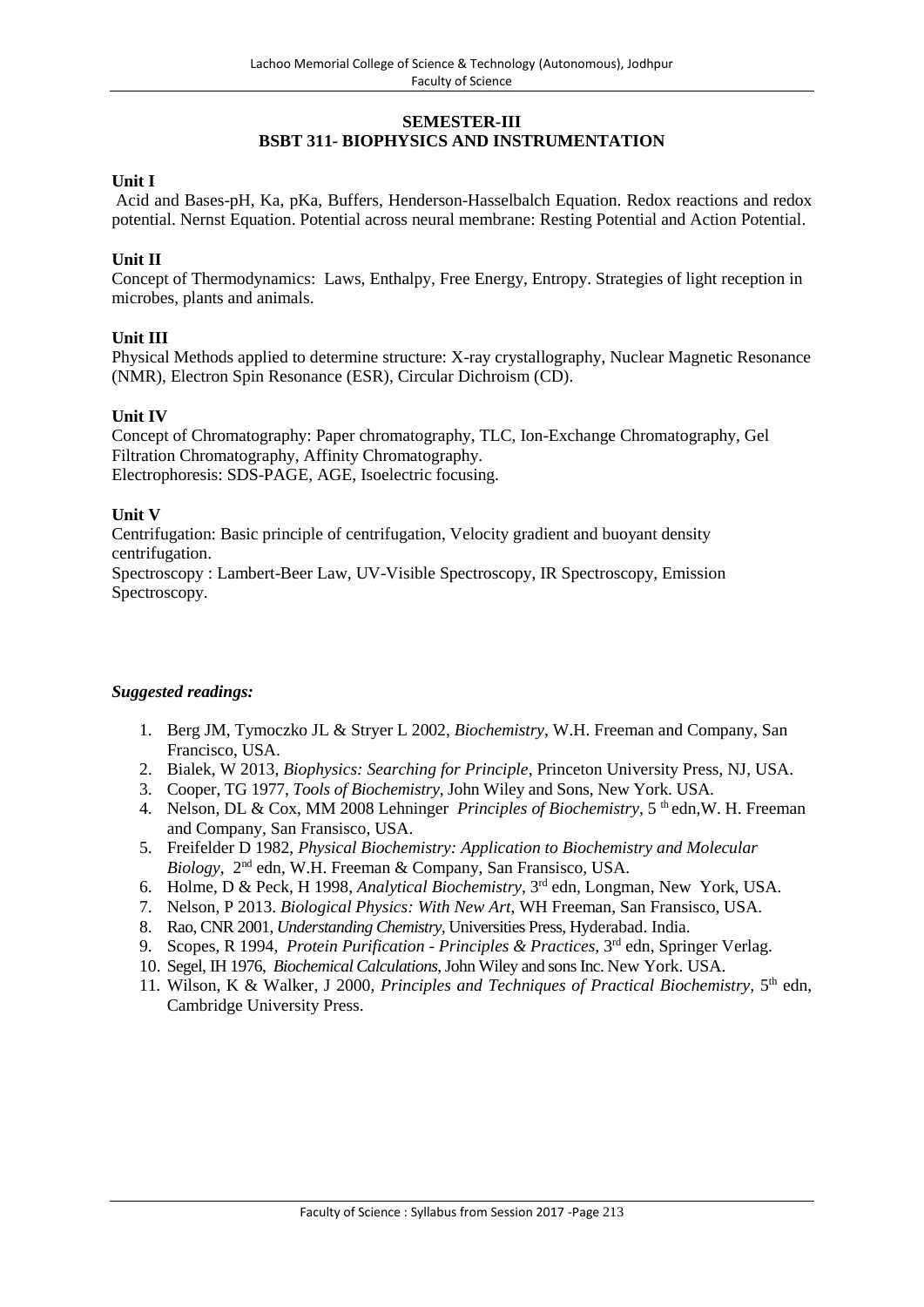# **BSBT 312: BIOLOGY OF THE IMMUNE SYSTEM**

#### **Unit I**

Immunology: History and scope. Cells involved in the immune system and their functions: Granulocytes, Non-granulocytes and lymphocytes. Organs of the immune system and their functions: Primary and Secondary organs. Concept of Acquired/Adaptive and innate immunity.

#### **Unit II**

Antigen: Epitopes, Haptens, Adjuvants. Structure and function of various classes of immunoglobulins. Antigen-antibody interactions: Precipitation, Immunoelectrophoresis, Haemagglutination, RIA, ELISA and Immunofluorescent techniques.

### **Unit III**

Major Histocompatibility Complex- structure and its role in immunity. Antigen processing and presentation: self restriction of cells, role of antigen presenting cells. Maturation, activation and proliferation of B- and T- cell.

#### **Unit IV**

Cytokines and their role in immune regulation, The Complement system: Structure, Components, Functions and biological consequences of complement activation. Hypersensitivity and its types. Autoimmunity: mechanism, types and disorders.

#### **Unit V**

Vaccines: Dead, live attenuated, recombinant, edible, DNA and multi sub-unit vaccines. Immunodeficiencies: acquired and congenital. Gene therapy: types and process. *In vivo* antibody production: plantibody and Camelid antibody. Hybridoma technology and Monoclonal antibody.

#### **SUGGESTED READINGS:**

- 1. Abbas, AK, Lichtman, AH & Pillai, S 2015, *Basic Immunology: Functions and Disorders of the Immune System,* 5th edn, Elseviers – Health Sciences Division, Philadelphia, US.
- 2. Chapel, H, Haeney, M, Misbah, S & Snowden, N 2013, *Essentials of Clinical Immunology*, 6 th edn, Wiley – Blackwell, NJ, USA.
- 3. Decker, J & Reischl, U 2004, *Molecular Diagnosis of Infectious Diseases*, Humana Press, **USA**
- 4. Delves, PJ, Martin, SJ, Burton, DR & Roitt, IM 2017 *Essential Immunology*, 13 th edn, Wiley – Blackwell, NJ, USA.
- 5. Goldsby, RA, Kindt, TJ, Osborne, BA & Kuby, J 2002, *Immunology*, 6 th edn W.H. Freeman & Co. NY.
- 6. Lydyard, P M, Whelan, A & Fanger MW 2002, *Instant Notes in Immunology*, Viva Books New Delhi
- 7. Paul, NC 2013, *Fundamental of Immunology*, 7 th edn, Lippencott Williams & Wilkins.
- 8. Rao, CV 2011, *Immunology-A Text Book* 5 th edn, Narosa Publication House, New Delhi.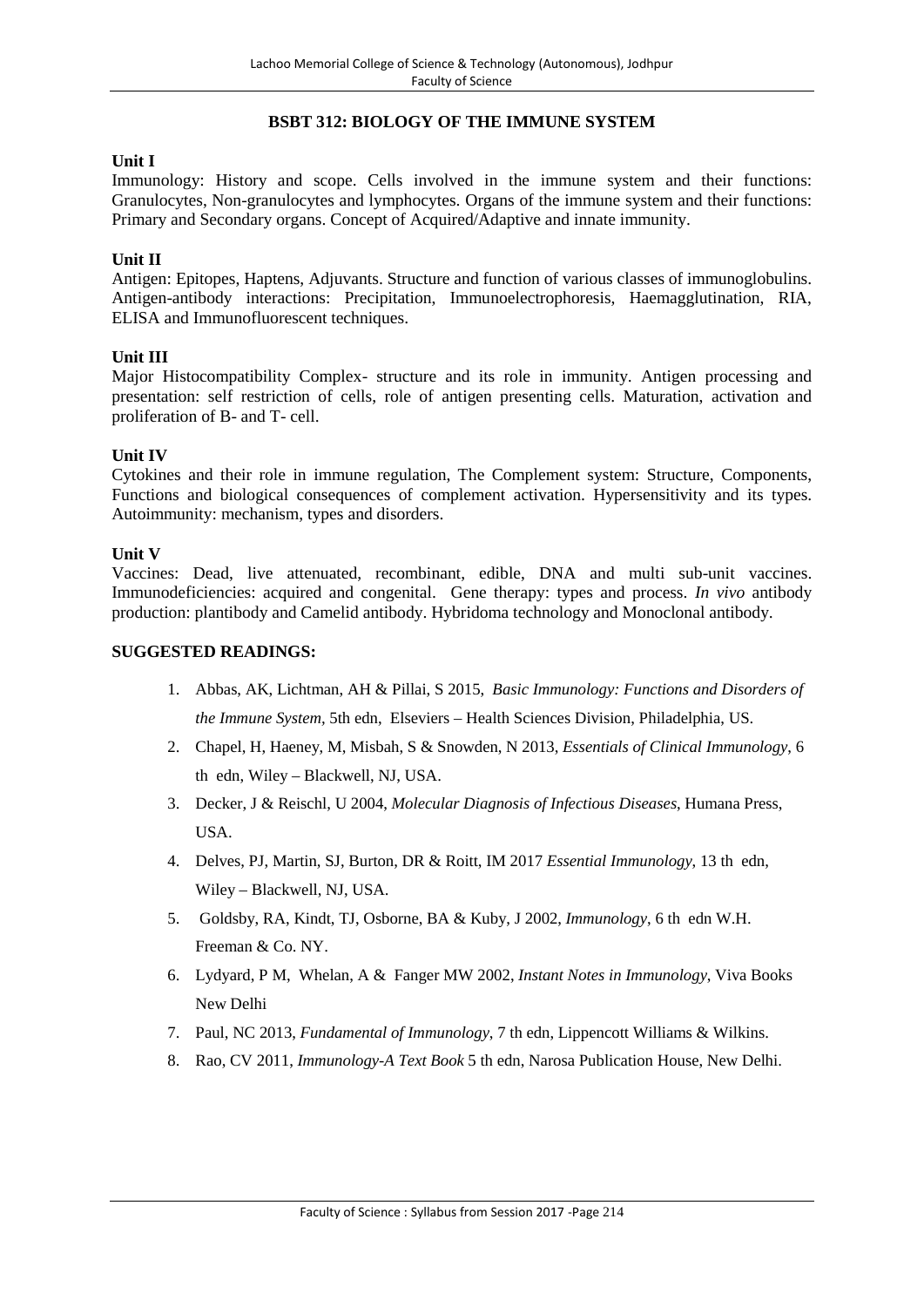9. Sinha, JK & Bhattacharya, SA 2006, *Text Book of Immunology,* 2006 Academic Publishers,

Kolkata.

# **PRACTICAL : BSBT 321**

# **SUGGESTED LABORATORY EXERCISES:**

- 1. Preparation of stationary phase of silica gel for TLC.
- 2. Separation and identification of amino acids and plant pigments by TLC.
- 3. Separation of alkaloids by TLC ( e.g. *Curcuma, Arnebia*) .
- 4. Separation of molecules in cellular extract using Gel Filtration.
- 5. Separation of molecules in cellular extract using Ion exchange Chromatography.
- 6. Gel casting,Sample Loading and Visualization of DNA molecules through Gel Electrophoresis
- 7. Blood film preparation and identification of cells.
- 8. Diagnosis of infectious disease by an immunoassay (demonstration using commercial kits): dot-ELISA, Malaria and typhoid testing.
- 9. Double diffusion and immunoelectrophoresis.
- 10. Validation of Beer Lambert Law using colorimeter / spectrophotometer & determination of the unknown concentration of carbohydrates and amino acids in the given sample.
- 11. Determination of absorption maxima of the plant pigments in the given sample.
- 12. Demonstration of fluorescence in isolated plant pigments.

- 1. Superantigen
- 2. Monoclonal antibody
- 3. MHC structure
- 4. Immunoprecipitation
- 5. Receptor mediated endocytosis
- 6. Cytokines
- 7. Autoimmune disorder- rheumatoid arthritis
- 8. FACS
- 9. Charles Arntzen
- 10. Marie Curie
- 11. NMR spectroscopy
- 12. X-ray crystallography
- 13. UV- VIS spectroscopy
- 14. Density gradient centrifugation
- 15. ECG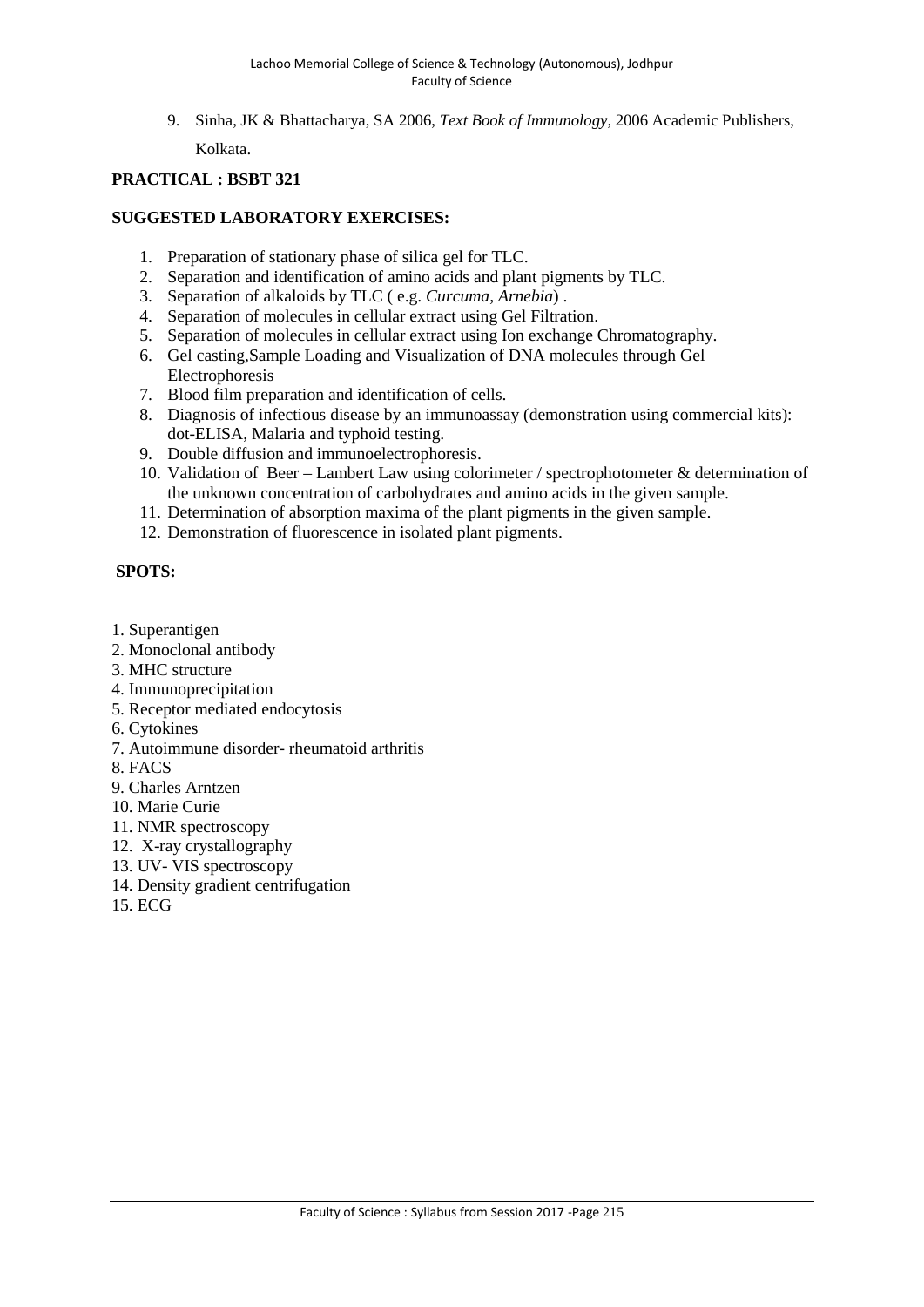# **LACHOO MEMORIAL COLLEGE OF SCIENCE & TECHNOLOGY (AUTONOMOUS) JODHPUR, RAJASTHAN** UG PRACTICAL EXAMINATION Biotechnology (BSBT 321) SEMESTER- III

| Time: 3 hours                                              | Max. Marks: 80 |
|------------------------------------------------------------|----------------|
| 1. Perform the given Biophysics experiment.                | 23             |
| Perform the given Immunology experiment<br>2.              | 23             |
| Identify and comment upon the spots from 'a' to 'f':<br>3. | $6x4 = 24$     |
|                                                            |                |
|                                                            |                |
| $c.$ $\overline{\phantom{a}}$                              |                |
| d. $\overline{\phantom{a}}$                                |                |
| e.                                                         |                |
|                                                            |                |
| 4. Viva-voce                                               | 10             |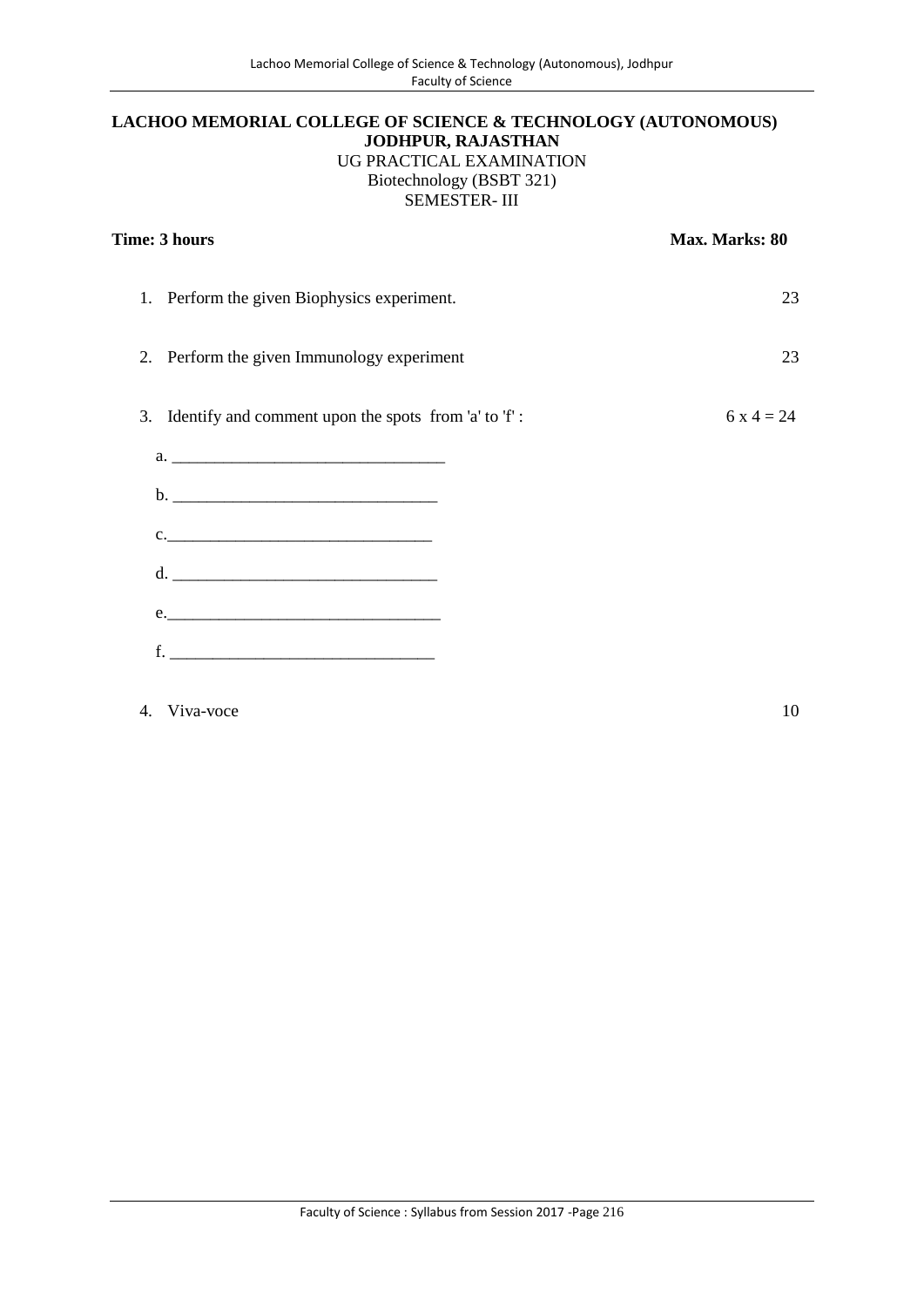# **SEMESTER IV**

## **BSBT411: BIOSTATISTICS AND COMPUTATIONAL BIOLOGY**

### **Unit I**

Collection of data: Primary and secondary data. Attributes and variables. Qualitative and quantitative data. Graphical and diagrammatic representation: Histogram, bar diagrams, pie chart, and frequency polygon. Classification: types of classification. Tabulation. Measures of central tendency: Mean, median and mode.

# **Unit II**

Measures of dispersion: Range, Standard deviation and variance, Coefficient of variation. Correlation: Introduction, definition and types of correlation between two variables. Scatter diagram, Karl Pearson's coefficient of correlation and Spearman's rank correlation coefficient.

### **Unit III**

Hypothesis: null and alternate hypothesis. Test for significance: chi-square test, student t-test (single sample mean and two sample mean), F-test.

Designing and methodology of an experiment: Introduction, Definition of the problem, Aims and Objectives, Review of Literature, Hypothesis, Plan of Action, Analysis of Data, Conclusion.

### **Unit IV**

Computer: General introduction to Computers, Generations of Computer. Organization of Computer, Input and Output devices of Computer. Types of Computers: Digital, Analog and Hybrid. An Introduction to Bioinformatics: Introduction, Historical overview and its applications.

### **Unit V**

Biological databases: Definition, type of biological databases, Information retrieval from databases, Primary, secondary and composite databases, Introduction to different tools & databases such as – BLAST, FASTA, Entrez, PubMed, OMIM, PIR, Swiss- Prot, Cn3D, PROSITE, GenBank, EMBL, DDBJ, PDB, MMDB.

- 1. Baxevanis, AD & Ouellette, BFF 2001, *Bioinformatics: A Practical Guide to the Analysis of Genes and Proteins*, 3rd edn, John Wiley & Sons Inc, UK
- 2. Bhat, BR, Srivenkatramana, T & Madhav Rao, KS 1996, *Statistics: A Beginners Text,* Vol. I. New Age International (p) Ltd, New Delhi.
- 3. Bliss, CJK 1967, *Statistics in Biology*, Vol. I, McGraw hill, NY.
- 4. Campbell RC 1989, *Statistics for Biologists*, 3rd edn, Cambridge Univ Press, USA.
- 5. Daniel, W 1999, *Biostatistics*, 3rd edn, Panima Publishing Corporation, New Delhi.
- 6. Gupta, SC & Kapoor, VK 2007, *Fundamentals of Mathematical Statistics*, 11<sup>th</sup> edn, Sulthan Chand & sons, New Delhi.
- 7. Jean-Michel, C 2003, *Bioinformatics- A Beginner's Guide*, John Wiley & Sons, UK
- 8. Jin, X 2006, *Essential Bioinformatics*, Cambridge University Press, USA.
- 9. Khan, IF & Khanum 2004, *A Fundamentals of Biostatistics*, 2<sup>nd</sup> revised edn, New Age Publishing corporation, New Delhi
- 10. Mount, DW 2001,*Bioinformatics – Sequence and Genome analysis*, Cold Spring Harbor Laboratory Press, NY.
- 11. Philip, EB & Helge, W 2003, *Structural Bioinformatics*, John Wiley & Sons, UK.
- 12. Rashidi, HH & Buehler, LK 2005, *Bioinformatics Basics: Applications in Biological Science and Medicine*, CRC Press, Florida.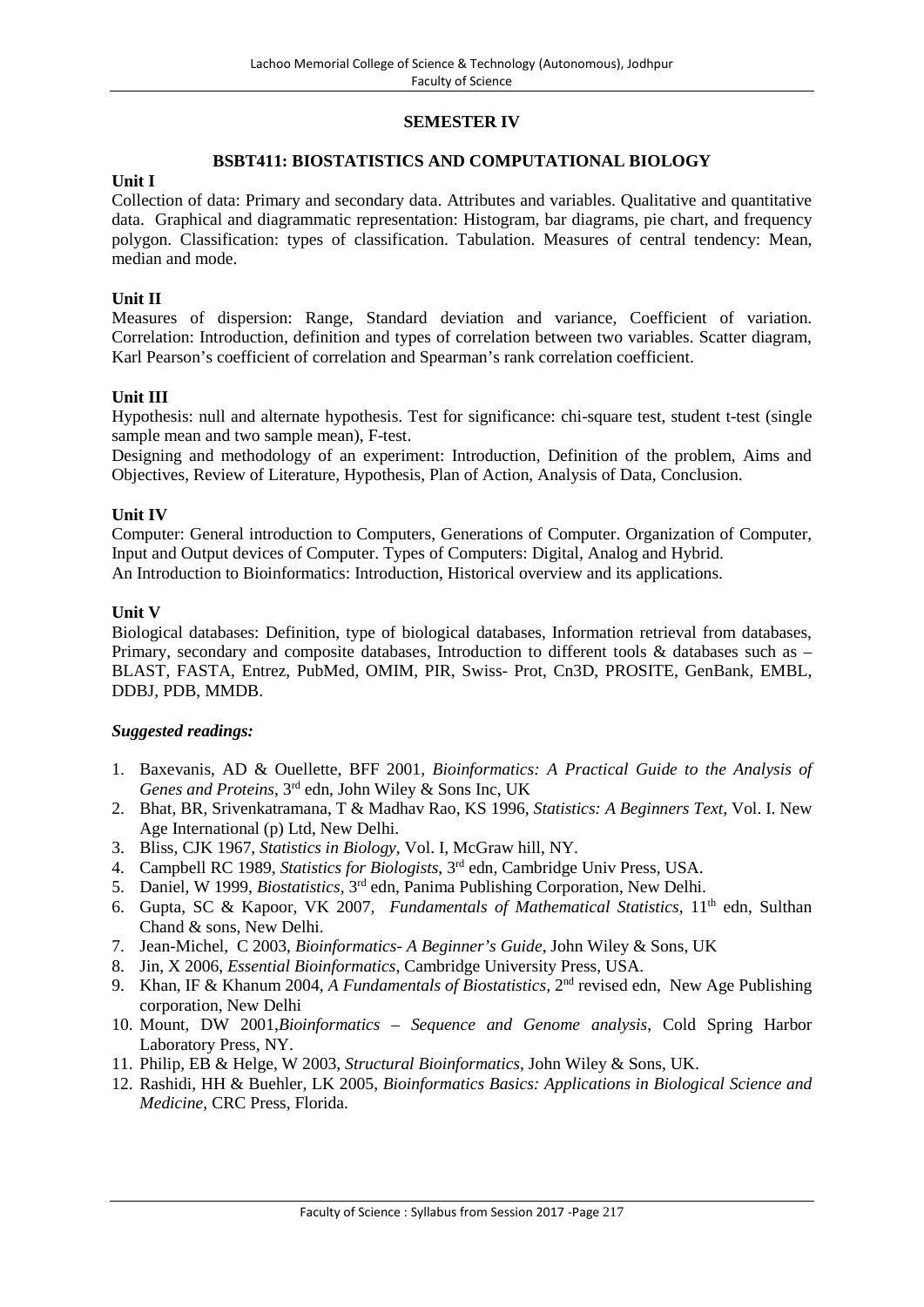- 13. Rastogi, SC, Mendiratta, N & Rastogi, P 2013, *Bioinformatics-Methods and Applications*, 4th edn, Prentice-Hall of India Pvt. Ltd, New Delhi.
- 14. Rastogi, Veer Bala 2009, *Fundamentals of Biostatistics*, 2nd edn, Ane Books Pvt. Ltd, New Delhi.

# **BSBT412: ENVIRONMENTAL BIOTECHNOLOGY**

# **Unit I**

Environment - basic concepts and issues. Environmental pollution - types of pollution, sources of pollution, methods of measurement of pollution, fate of pollutants in the environment.

# **Unit II**

Global environmental problems: Ozone depletion, greenhouse effect and acid rain, their impact and biotechnological approaches for management, Bioconcentration, Biomagnification, A Brief account of Biofertilizers and Biopesticides.

# **Unit III**

Microbiology of waste water treatment by: Aerobic process - activated sludge, oxidation ponds, trickling filter, towers, rotating discs, rotating drums & oxidation ditch. Anaerobic process - anaerobic digestion, anaerobic filters, up-flow anaerobic sludge blanket reactors. Treatment schemes for waste waters of dairy, tannery, sugar and antibiotic industries.

# **Unit IV**

Xenobiotic compounds - organic (chlorinated hydrocarbons, substituted simple aromatic compounds, polyaromatic hydrocarbons, pesticides, surfactants) and inorganic (metals, phosphates, nitrates). Bioremediation of xenobiotics in environment - ecological consideration, decay behavior and degradative plasmids; molecular techniques in bioremediation.

# **Unit V**

Biodeterioration: Introduction, biodetrioration of natural materials, plastics, rubbers and fuels; methods of control.

Intellectual Property right, TRIP and GATT. Current Issues: Ethics, Environmental safety. Risk assessment of GEO's (Genetically Engineered Organisms).

- **1.** Ahmed, N, Qureshi, FM & Khan, OY 2001, *Industrial and Environmental Biotechnology .* Horizon Scientific Press, Norfolk , U.K
- *2.* Allsopp, D, Seal KJ & Gaylarde, C 2004, *Introduction to Biodeterioration: Applications*. Caister Academic press, Norflok UK.
- **3.** Baaker, KH & Herson DS 1994*, Bioremediation*,McGrawHill Inc, NewYork.
- **4.** De, AK. 1996,*Environmental Chemistry*, New Age International, New Delhi.
- **5.** Dubey, RC 2014, *A Text Book of Biotechnology*, S. Chand and Company, New Delhi.
- **6.** Sharma, PD 2014, *Ecology and Environment* –Rastogi Publications, Meerut,UP.
- **7.** Singh, BD 2005, *Plant Biotechnology*, Kalyani Publishers, Delhi.
- **8.** Burton, FLTchobanoglous, G & Stensel, HD 2002, *Waste WaterEngineering - Treatment, Disposal and Reuse*, 4 th edn,Tata McGraw Hill Inc., New Delhi.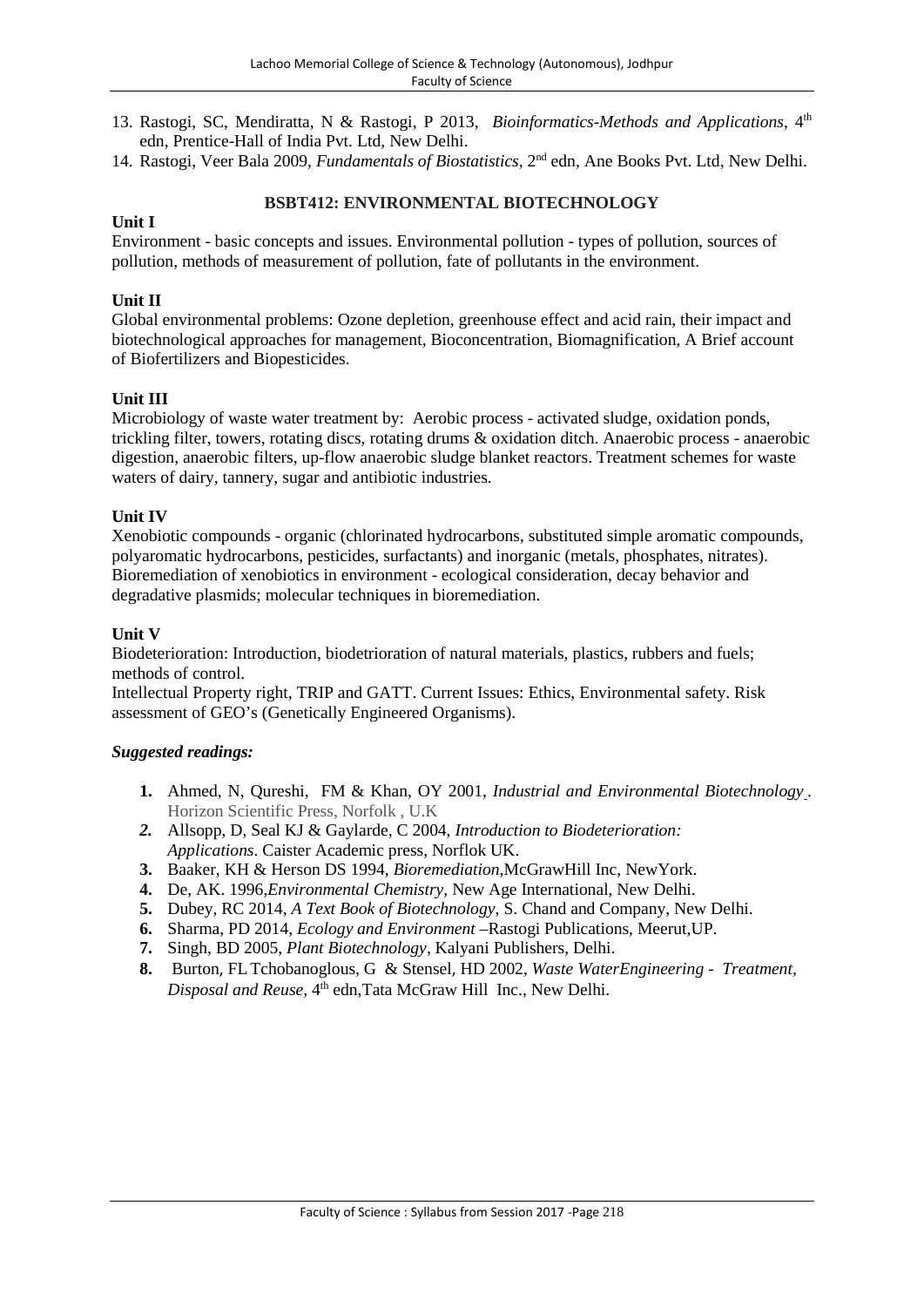# **PRACTICAL:BSBT 421**

# **SUGGESTED LABORATORY EXERCISES:**

- 1. Measurement of central tendency (mean, mode and median)of the given biological data.
- 2. Measurement of standard deviation of the given data.
- 3. Planning and design of an experiment.
- 4. Study of computer hardware and operating systems.
- 5. Determination of the region of local similarity between sequences with the help of various tools - BLAST, FASTA, ENTREZ, etc.
- 6. Phylogenetic study of biological samples through PHYLIP/ CLUSTAL-W
- 7. Isolation of microorganisms from polluted soil and water.
- 8. Effect of heavy metals/pesticides on bacterial growth.
- 9. Water quality assessment for polluted water bodies: a. Physical- colour, pH and conductivity. b. Chemical- nitrate, Dissolved oxygen and Chemical oxygen demand.

- 1. Histogram
- 2. Standard deviation
- 3. Chi-square test
- 4. Bioinformatics
- 5. SWISS PROT
- 6. EMBL
- 7. BLAST
- 8. GATT
- 9. Patent
- 10 Global warming
- 11. Acid rain
- 12. Trickling filter
- 13. Superbug
- 14. Bioremediation
- 15. Biomagnification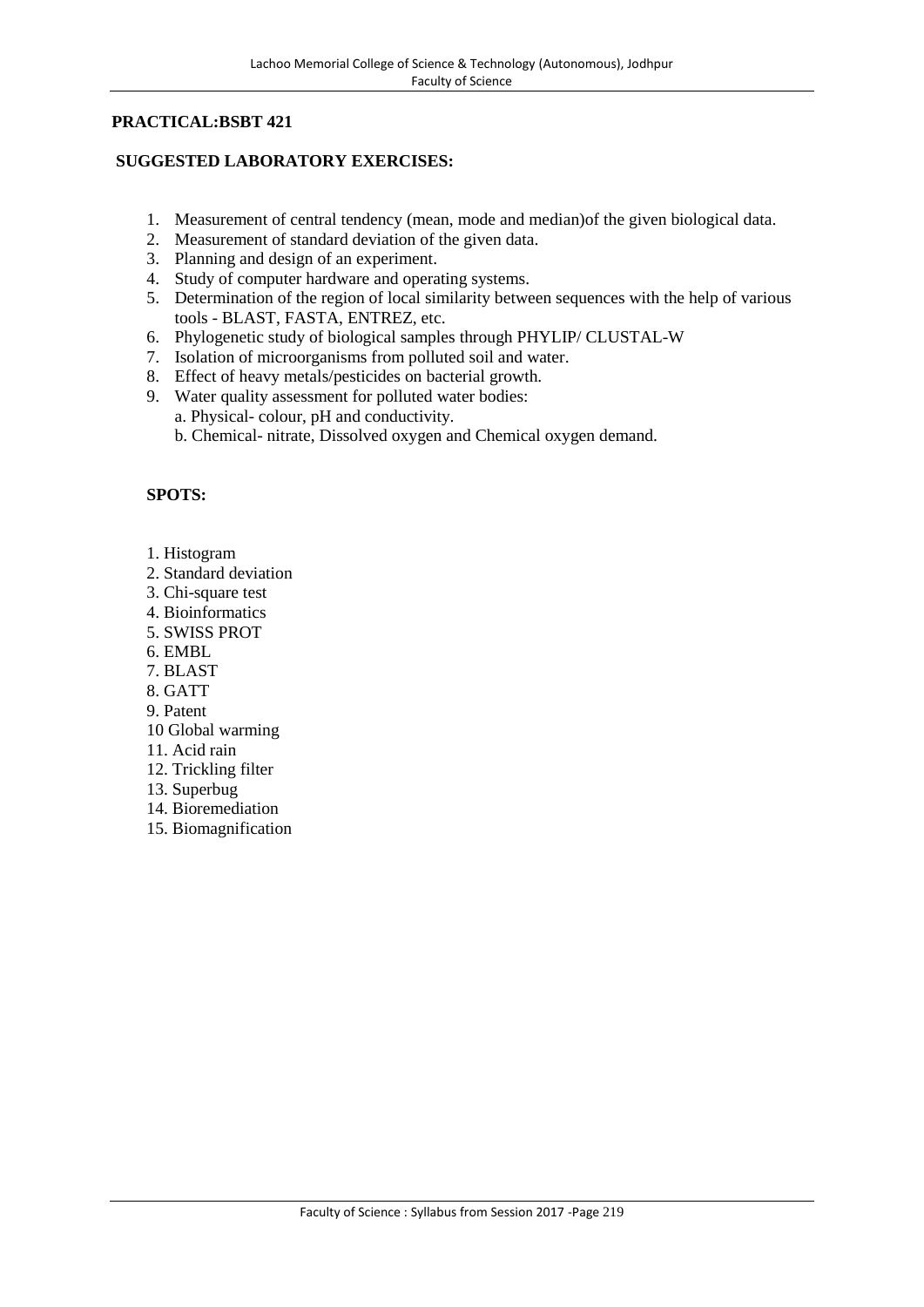# LACHOO MEMORIAL COLLEGE OF SCIENCE & TECHNOLOGY (AUTONOMOUS) **JODHPUR, RAJASTHAN**

## UG PRACTICAL EXAMINATION Biotechnology (BSBT 421)

# SEMESTER- IV

| Time: 3 hours                                                                                                                                                                                                                 | Max. Marks: 80 |  |
|-------------------------------------------------------------------------------------------------------------------------------------------------------------------------------------------------------------------------------|----------------|--|
| Perform the given Environmental Biotechnology experiment.<br>1.                                                                                                                                                               | 23             |  |
| 2. Perform the given Bioinformatics and/or Statistics exercise                                                                                                                                                                | 23             |  |
| 3. Identify and comment upon the spots from 'a' to 'f':                                                                                                                                                                       | $6x4 = 24$     |  |
|                                                                                                                                                                                                                               |                |  |
| $c.$ $\overline{\phantom{a}}$                                                                                                                                                                                                 |                |  |
|                                                                                                                                                                                                                               |                |  |
| $e$ and $e$ and $e$ and $e$ and $e$ and $e$ and $e$ and $e$ and $e$ and $e$ and $e$ and $e$ and $e$ and $e$ and $e$ and $e$ and $e$ and $e$ and $e$ and $e$ and $e$ and $e$ and $e$ and $e$ and $e$ and $e$ and $e$ and $e$ a |                |  |
| <u> 1989 - Johann Barbara, martxa al</u><br>f.                                                                                                                                                                                |                |  |

# 4. Viva-voce 10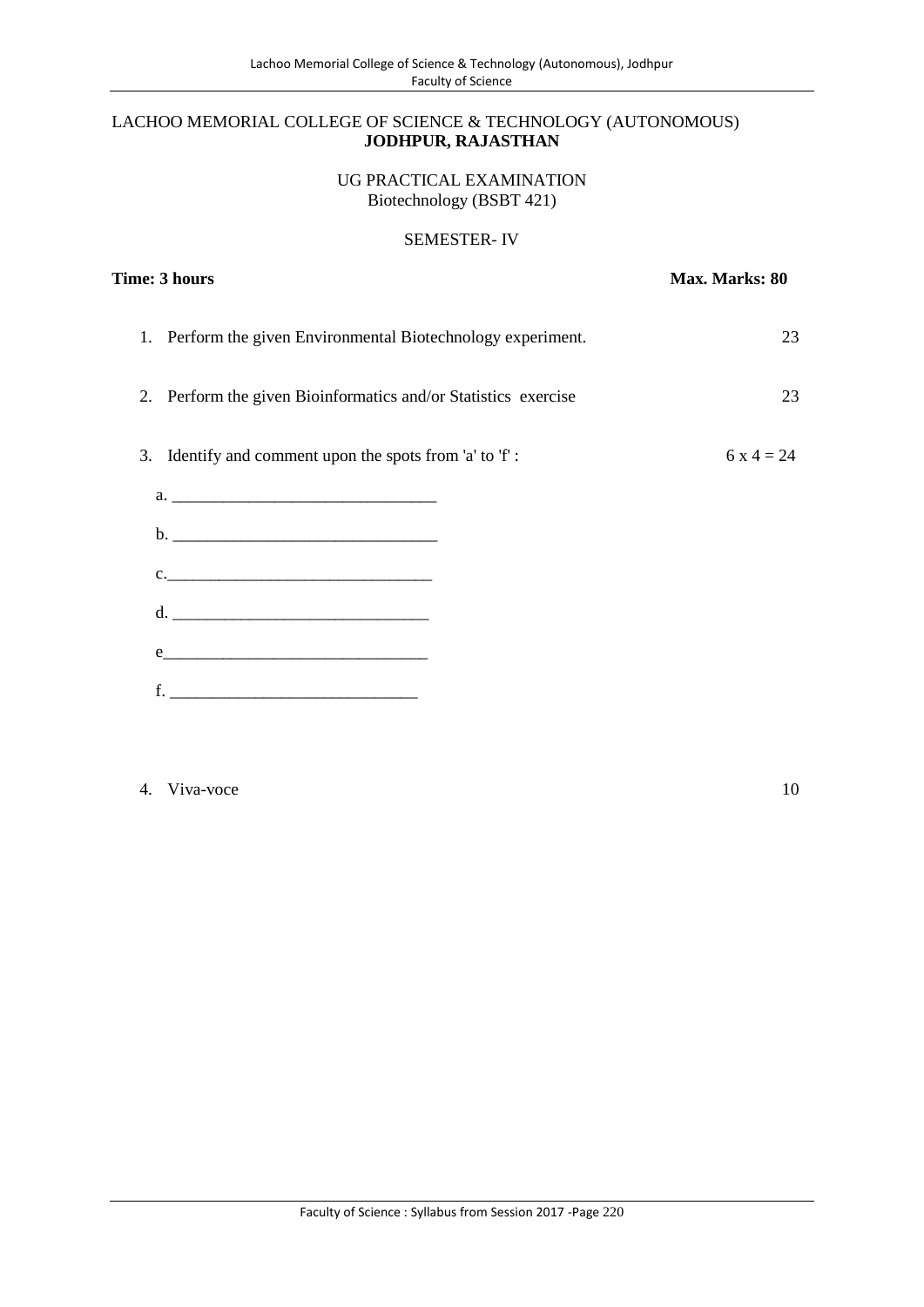# **SEMESTER V**

## **BSBT511: GENETIC ENGINEERING**

#### **Unit I**

Genetic engineering – history and principles. Enzymes for molecular cloning: exo-, endo nucleases/ meganucleases , Restriction endonucleases- classes of restriction enzymes and mode of action. DNA ligase, Alkaline Phosphatase, Terminal transferase, S1 nuclease, DNase, RNase, DNA polymerase and Reverse transcriptase.

Vector: Characteristics of an ideal vector, Vector types - plasmids, phages, phagemids, cosmids, viruses, BAC and YAC

# **Unit II**

General techniques in genetic engineering: Amplification of nucleic acid (PCR), Electrophoresis, Southern Blotting, Northern Blotting. Gene Sequencing- Sanger method, Automated DNA sequencing and Ultra-throughput sequencing.

Isolation and purification of genomic DNA from bacterial, plant and animal cells. Isolation of RNA. Quantification of purified DNA/RNA.

### **Unit III**

DNA cloning strategies - steps involved. Preparation and screening of genomic and cDNA libraries. Screening of recombinants- insertion inactivation, blue-white screening, Immunological screening and Colony Hybridization.

### **Unit IV**

Methods of gene transfer into living cells: Direct - Electroporation, Gene gun method, liposome mediated gene transfer and Microinjection. Indirect – *Agrobacterium* based method, *In planta* gene transfer.

Application of cloning in gene analysis: Expression of foreign genes in prokaryotic and eukaryotic cells, production of proteins from cloned genes.

# **Unit V**

Application of r-DNA technique in human health- Production of Insulin. Production of recombinant vaccines - Hepatitis–B. Production of human growth hormone- Somatotropin. Forensic applications- DNA fingerprinting. Social and ethical issues and safety measures of genetic engineering.

- 1. Brown, TA 2010, *Gene Cloning and DNA Analysis: An Introduction*, 6<sup>th</sup> edn, Wiley-Blackwell publishing, UK.
- 2. Christopher, H 1995, *Gene cloning and Manipulation*, 2nd edn, Cambridge University Press, NY.
- 3. Dale, JW, Schantz, M & Plant, N 2011, *From Genes to Genomes: Concepts and Applications of DNA Technology,* 3 rd edn, Wiley-Blackwell publishing, UK.
- 4. Glick, BR & Pasternak JJ 1998, *Molecular Biotechnology*, 2nd edn, ASM Press, Washington DC.
- 5. Gupta, PK 2012, *Biotechnology and Genomics*, 1st edn, Rastogi publications, Meerut.
- 6. Joshi, P 2007,*Genetic Engineering and its Applications*, 2nd edn, Agrobios- India, Jodhpur.
- 7. Nicholls, DST 1994, *An Introduction of Genetic Engineering*, Cambridge University Press, NY
- 8. Primrose, S & Twyman R, 2001, *Principles of Gene Manipulation and Genomics*, 6<sup>th</sup> edn, Blackwell Science, UK.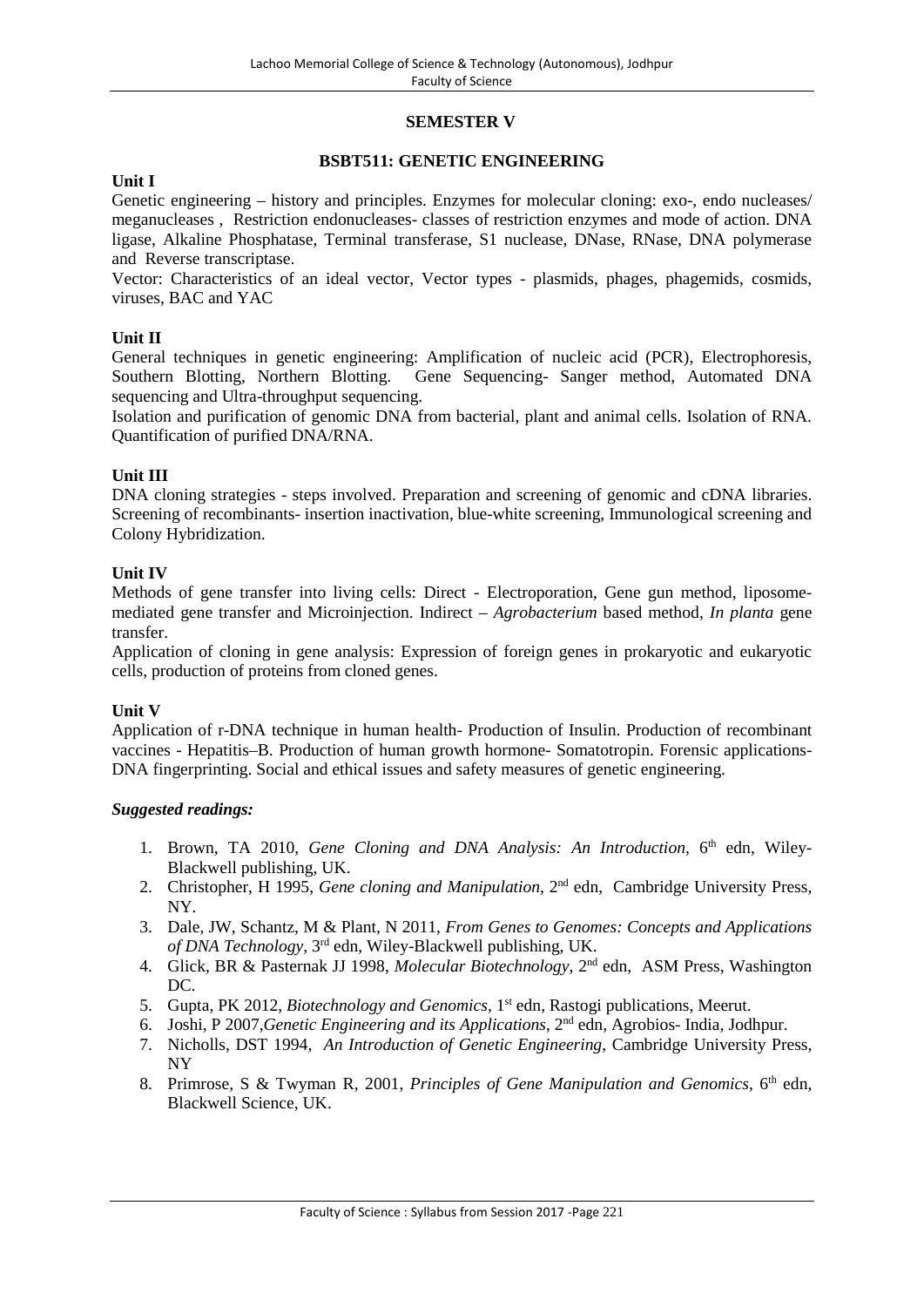- 9. Sambrook, J, Fritsch, EF & Maniatis, T 1989, *Molecular Cloning-A Lab Manual*, 2nd edn, Cold Spring Harbor Laboratory Press, NY.
- 10. Sandhya Mitra 2000, *Genetic Engineering-Principles and Practice*, Macmillan India Limited, Delhi.
- 11. Satyanarayana, U 2005, *Biotechnology*, 1st edn, Books and Allied Publishers, Kolkata
- 12. Singh, BD 2012, *Biotechnology- Expanding Horizons*, 4 th edn, Kalyani Publishers, New Delhi.
- 13. Watson, JD, Hopkins, NH, Roberts, JW, Steitz, JA & Weiner, AM 1987, Molecular Biology of the gene, 4<sup>th</sup> edn, The Benjamin/Cummings Publishing Company, Inc, California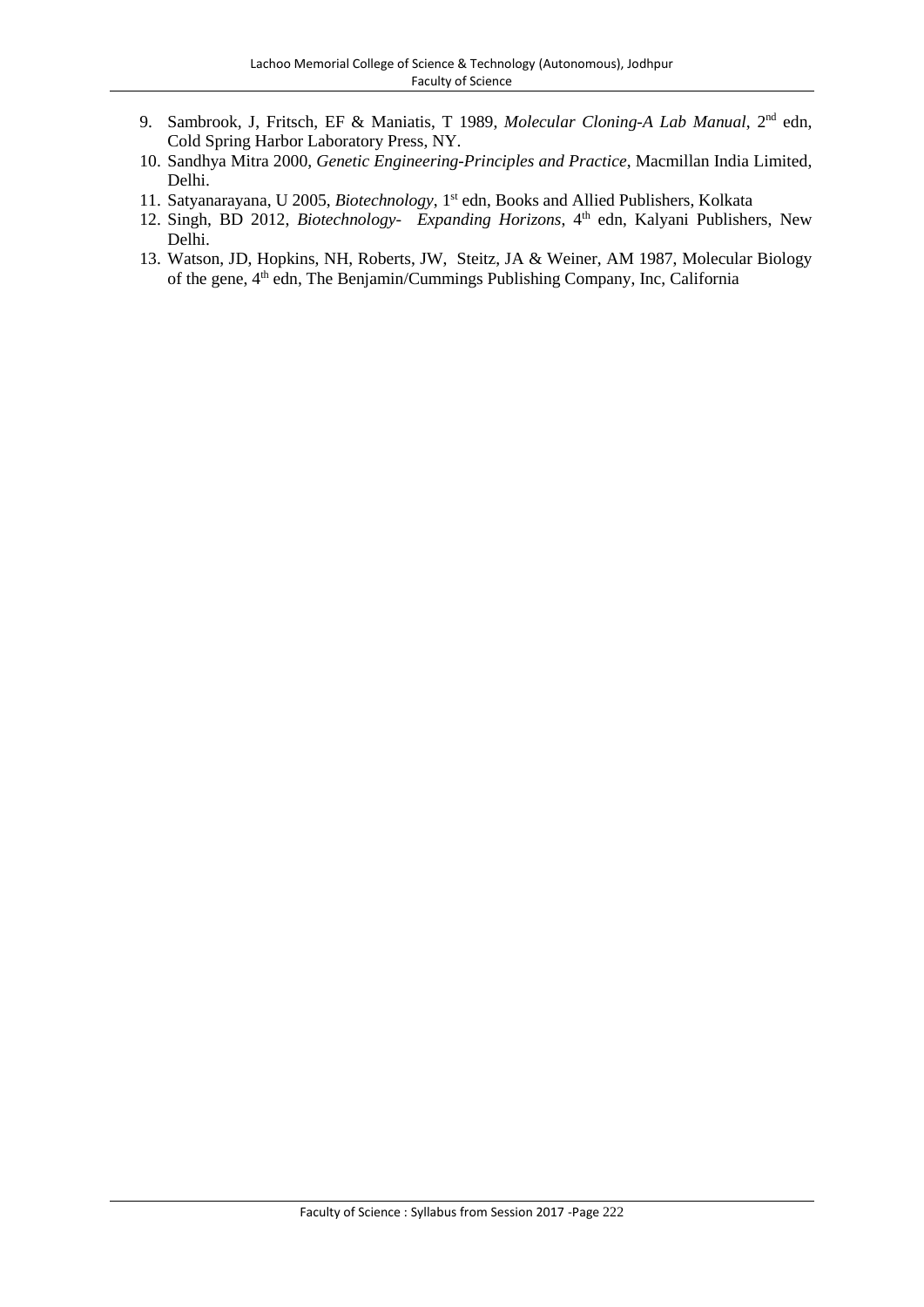# **BSBT512: PLANT BIOTECHNOLOGY**

## **Unit I**

Plant Tissue Culture: History; Concept of totipotency and asepsis,Nutrient media.Plantlet regeneration through axillary bud proliferation, Organogenesis and somatic embryogenesis and their applications.

# **Unit II**

Somaclonal variations - causes and epigenetics; *in vitro* selection and their applications; Suspension culture- types, synchronization, culture of isolated single cells (single cell clones) and their applications.

### **Unit III**

Endosperm culture and production of triploid plants; Production of haploid plants–Androgenic and gynogenic, Identification of haploid plants, Diploidization of haploid plants, Applications of haploids.

### **Unit IV**

Protoplast Isolation , Culture and Fusion: Various steps in isolation, purification and regeneration of protoplast ; Testing of viability of isolated protoplast; Somatic hybridization—Introduction, Various methods of fusion of protoplast(chemical and electrical);Use of markers for selection of hybrid cells.

### **Unit V**

Genetic Transformation: Practical applications of somatic hybridization (hybrids/cybrids); Molecular biology of crown gall disease ; Root formation using *Agrobacterium rhizogenes*; Basics of RNA editing, gene/genomic imprinting and genome editing.

- 1. Bhojwani, SS & Razdan, MK 1996, *Plant Tissue Culture : Theory and Practice (revised edition)*, Elsevier Science ,Netherlands.
- 2. Davey, MR & Anthony, P 2010, *Plant Cell Culture: Essential Methods*, Wiley-Blackwell Ltd.
- 3. De, KK 1992, *An Introduction to Plant Tissue Culture*, New Central Book Agency, Kolkatta.
- 4. Purohit,SD 2013, *Introduction to Plant Cell, Tissue and Organ Culture*, PHI Learning Private Limited, Delhi.
- 5. Razdan, MK 2003, *An Introduction to Plant Tissue Culture*, Oxford & IBH Publ. Ltd., New Delhi.
- 6. Slater,A, Scott, N & Fowler, M 2003, *Plant Biotechnology: The Genetic Manipulation of Plants*, Oxford University Press, UK.
- 7. Vasil, IK & Thorpe, TA (eds) 2005, *Plant Cell and Tissue Culture,* Springer India Pvt. Limited, New Delhi.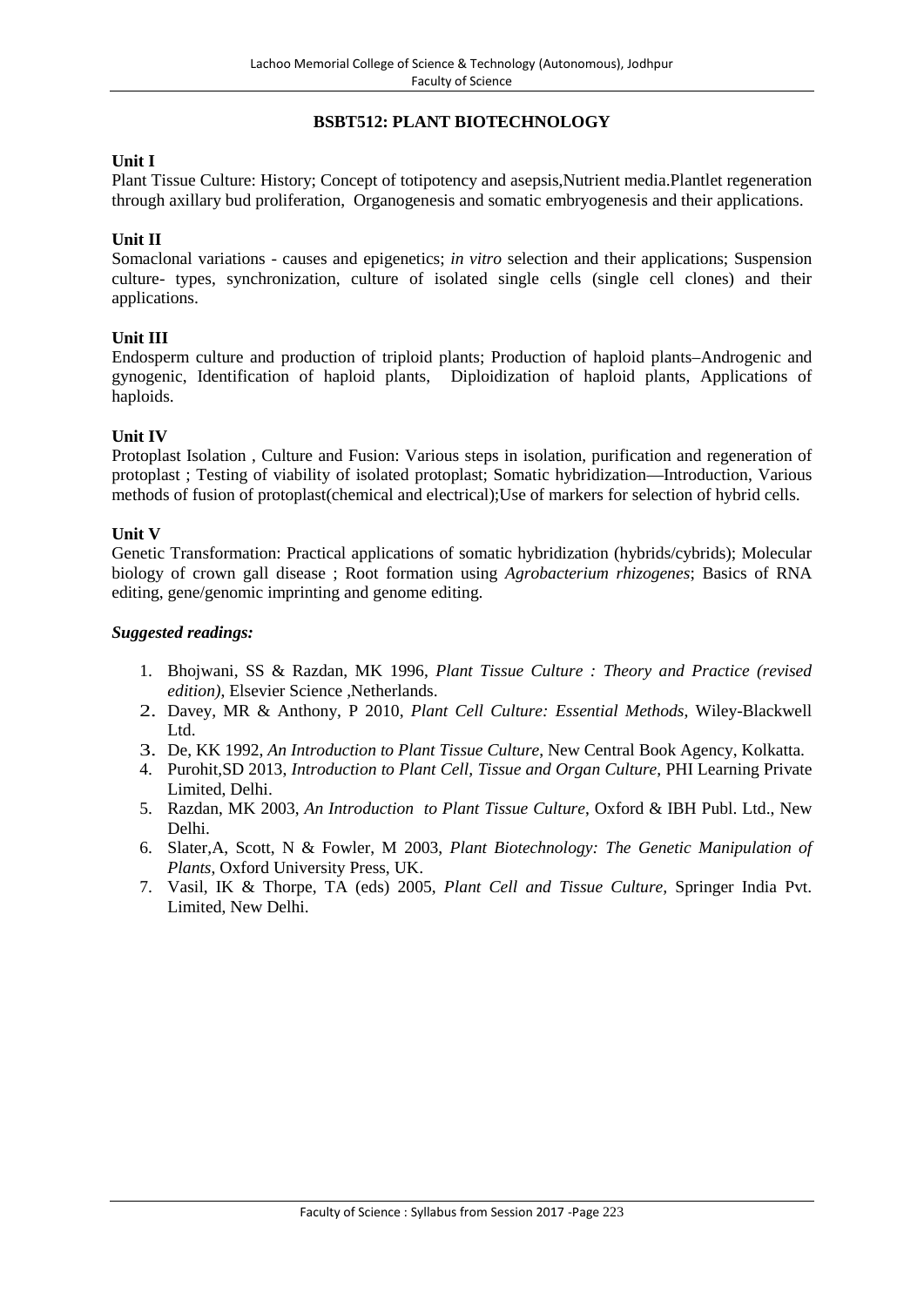# **BSBT 521 PRACTICAL:**

# **SUGGESTED LABORATORY EXERCISES:**

- 1. Isolation of genomic DNA from bacteria, plant and animal tissue.
- 2. Separation of isolated DNA from bacteria, animal and plant tissue by agarose gel electrophoresis.
- 3. Quantification of isolated DNA using spectrophotometer.
- 4. Perform restriction digestion of DNA.
- 5. Construct restriction map of DNA.
- 6. Preparation of competent bacterial cell.
- 7. Planning / Organization of plant tissue culture laboratory
- 8. Preparation and sterilization of culture media.
- 9. Explant preparation and surface sterilization for *in vitro* culture of plant tissue(s).
- 10. Study of the growth of plant cells in callus culture.
- 11. Establishment of suspension culture(s).
- 12. Study of the effect of PGR's on organogenesis.
- 13. Preparation of synthetic seeds.
- 14. Demonstration of *in vitro* and *ex vitro* rooting.
- 15. Demonstration of anther culture.

- 1. Restriction endonuclease
- 2. Reverse trancriptase
- 3. Southern blotting
- 4. Polymerase chain reaction
- 
- 5. Plasmid 6. - complementation
- 7. Microinjection
- 8. DNA fingerprinting
- 9. Micropropagation
- 10. Somatic embryogenesis
- 11. Suspension Culture
- 12. Protoplast fusion
- 13. RNA editing
- 14. Guha and Maheshwari
- 15. Gottlieb Haberlandt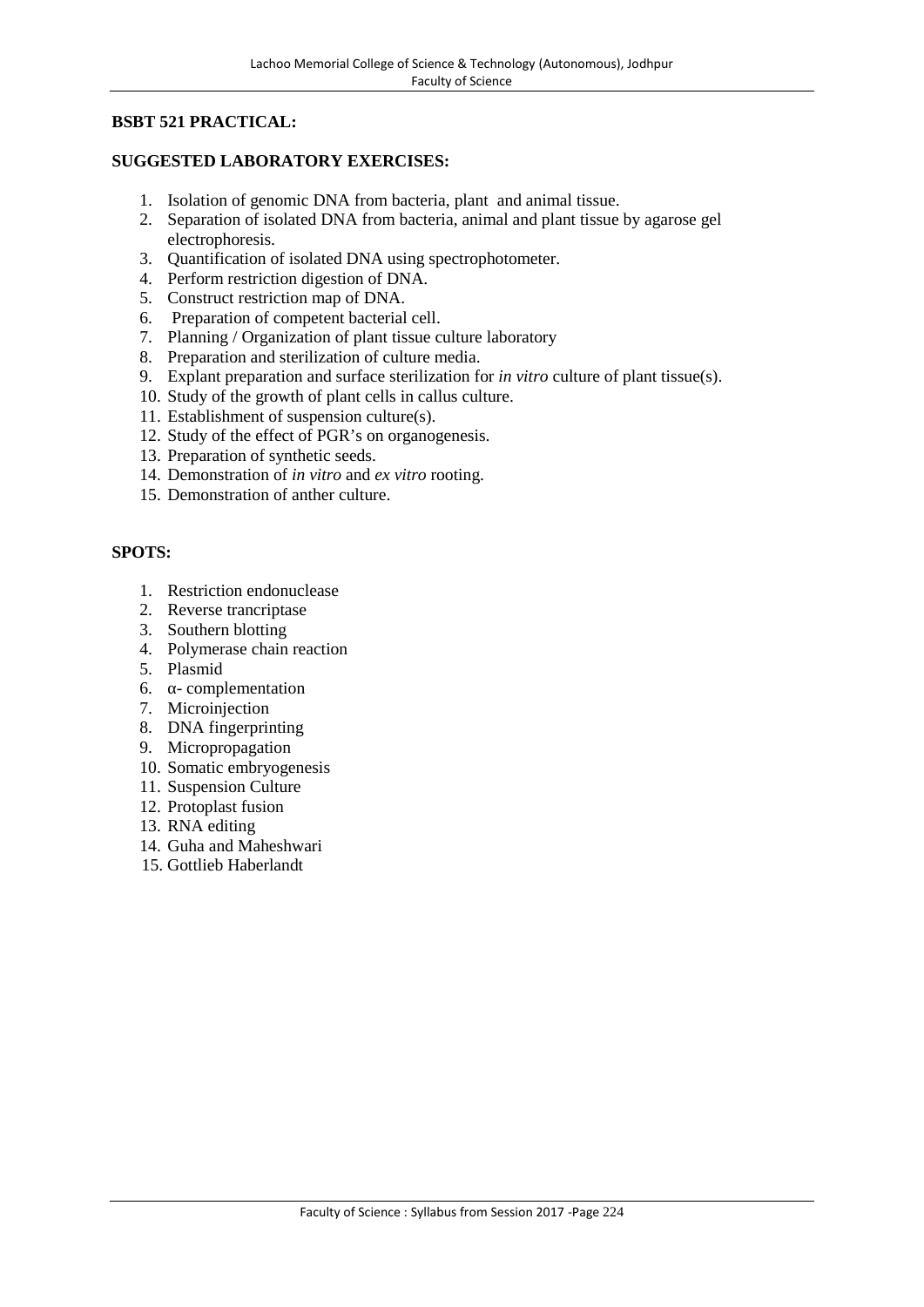#### **LACHOO MEMORIAL COLLEGE OF SCIENCE & TECHNOLOGY (AUTONOMOUS) JODHPUR, RAJASTHAN**

UG PRACTICAL EXAMINATION Biotechnology (BSBT 521)

### **SEMESTER- V**

**Time: 3 hours Max. Marks: 80** 

| 1. |    | Perform the given Plant Biotechnology experiment allotted by lots. |                                                                                      |            |
|----|----|--------------------------------------------------------------------|--------------------------------------------------------------------------------------|------------|
|    | a. |                                                                    | Preparation of nutrient medium and reporting the constituents in mg/l.               | 07         |
|    | b. | given experiment.                                                  | Pretreatment, surface sterilization and inoculation of the explants according to the | 16         |
| 2. |    | Perform the given Genetic Engineering experiment                   |                                                                                      | 23         |
|    |    | 3. Identify and comment upon the spots from i to vi:               |                                                                                      | $6x4 = 24$ |
|    |    |                                                                    |                                                                                      |            |
|    |    |                                                                    |                                                                                      |            |
|    |    |                                                                    |                                                                                      |            |
|    |    |                                                                    |                                                                                      |            |
|    |    |                                                                    |                                                                                      |            |
|    |    |                                                                    |                                                                                      |            |

# 4. Viva-voce 10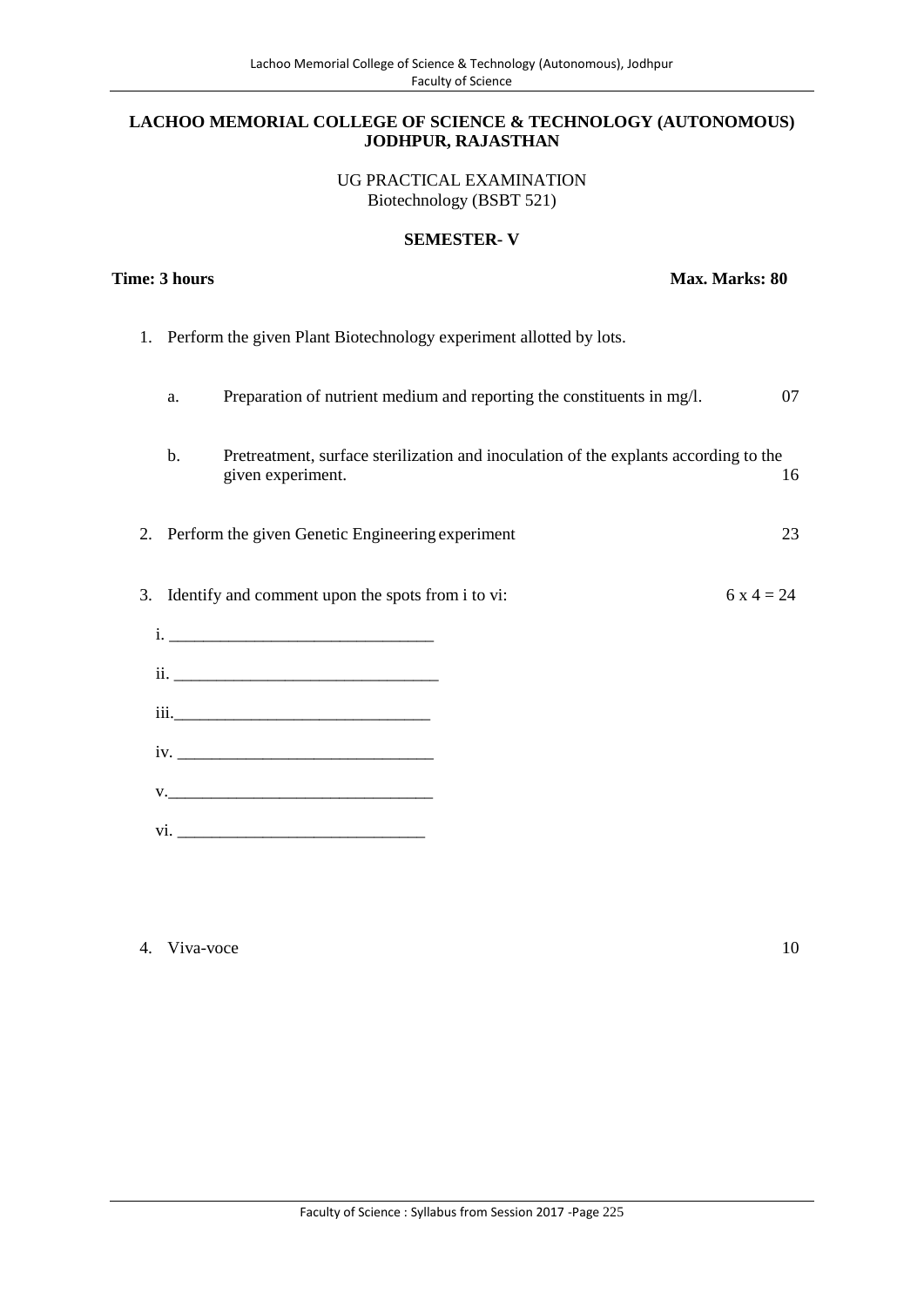# **SEMESTER VI BSBT611: INDUSTRIAL BIOTECHNOLOGY**

# **Unit I**

Principles of microbial cell growth and animal cell culture – introduction, the principles of growing of cells, ways to increase yield , kinetics of cell culture, physical and chemical factors influencing the cell growth, Culture methods to optimize the cell growth, cell cytotoxicity Batch, fed-batch and continuous cultures (definition and kinetics).

### **Unit II**

Bioreactor / Fermenter – types & operation of Bioreactors, physico-chemical standards used in bioreactors, limitations of bioreactors, stages of fermentation processes, Fermenters (Stirred tank, bubble columns, airlift. Bioreactors, Static, Submerged and agitated fermentation), advantages & disadvantages of solid substrate & liquid fermentations.

### **Unit III**

Technology of Microbial cell maintenance – steps to maintain microbial culture in an aseptic & sterile environment (how to inoculate, preserve & maintain), Strain preservation, maintenance and strain improvement by mutation of gene transfer processes, Downstream processing – extraction, separation, concentration, recovery & purification.

### **Unit IV**

Enzyme technology – nature of enzymes, application of enzymes, limitations of microbial cells used as catalysts in fermentation, multi-enzyme reactors, genetic engineering & protein engineering of enzymes, cloning strategy for enzymes, technology of enzyme production, use of immobilized cells and enzymes (Ca-alginate beads, polyacrylamide), industrial applications of immobilized enzymes.

#### **Unit V**

Biotechnology in specific medical  $\&$  industrial applications - Microbial process for immunization (Production of monoclonal antibodies), Biofilms, microbial biopolymers, biosurfactants, Single-cell Protein, Biomining and bioleaching of ores, Bio-diesel. Production of herbal drugs, Industrial production of Insulin, Ethyl alcohol, Acetic Acid, Citric acid, lactic acid,  $\alpha$ -amylase/tannase/protease; penicillin, tetracycline and vitamin B12.

- 1. Demain AL & Davies J 2010, *Manual of Industrial Microbiology and Biotechnology*, ASM press, Washington DC, USA.
- 2. El-Mansi M & Bryce C 2002, *Fermentation Microbiology and Biotechnology*. Taylor and Francis Ltd., London.
- 3. Nakra BC & Chaudhry KK 2004, *Instrumentation, Measurement and Analysis*. Tata McGraw Hill Publishing Co. Ltd., New Delhi, India.
- 4. Paul, JK 1983, *Genetic Engineering Applications for Industry*, Noyer Corporation, New Jersey, US.
- 5. Prescott and Reed DG 1983, *Industrial Microbiology*, AVI Publishing Company Inc. Conneticut USA.
- 6. Rehm, HJ & Reed, G 1983, *Biotechnology*, VI-VIII, Verlag Chemie,Weinheim, Germany.
- 7. Stanbury PF & Whitaker A 1984, *Principles of Fermentation Technology*, Pergamon Press, Oxford, UK.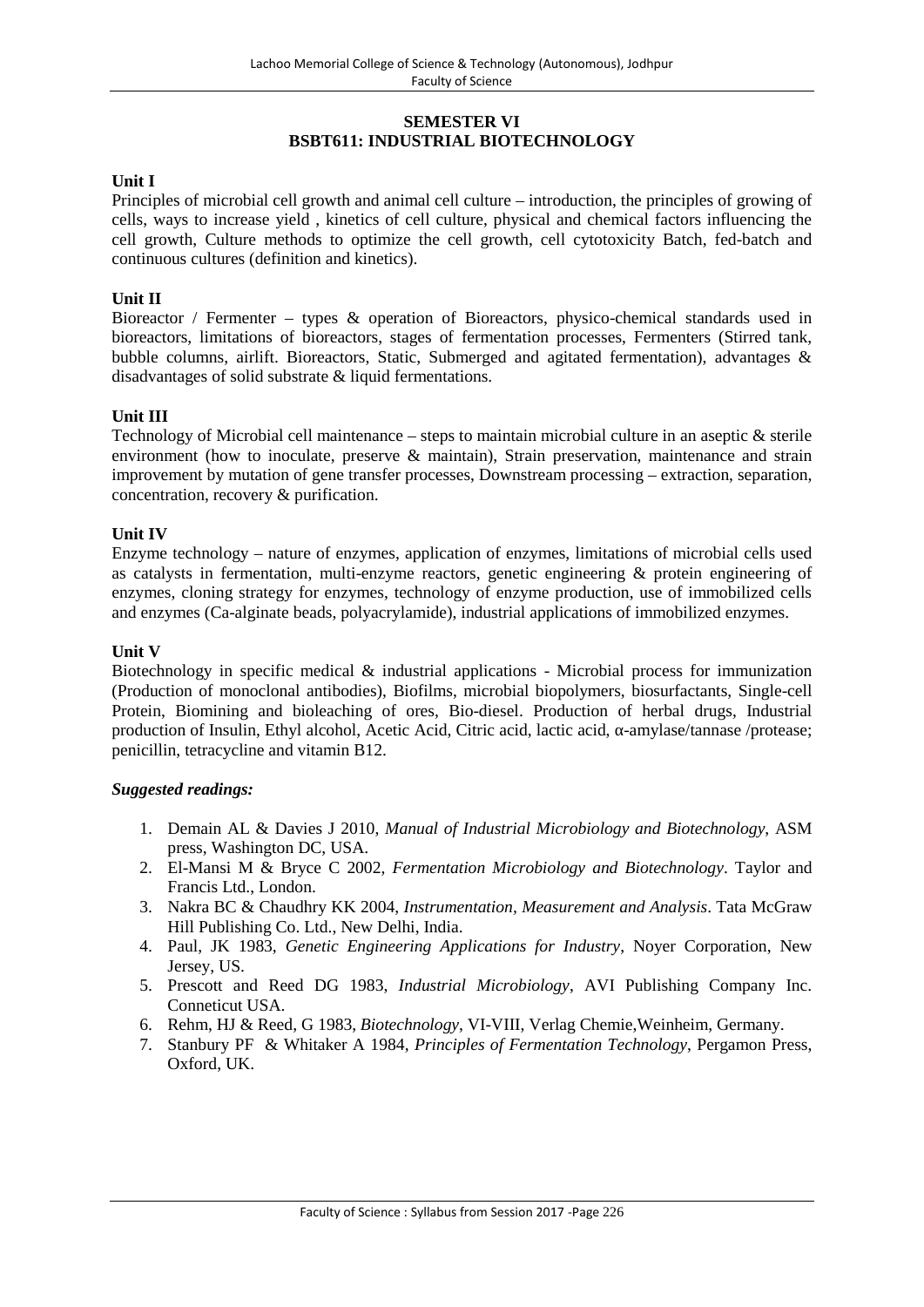# **BSBT612: ANIMAL BIOTECHNOLOGY**

### **Unit I**

Animal cell culture: History and development. Biology of cultured cells: Culture environment, cell adhesion, cell proliferation, differentiation.

Culture vessels: Substrate-Glass, Plastic; Treated surfaces- Matrix coating, Feeder layer; factors governing the basis of choices of culture vessels.

Biohazards: levels of containment, Human biopsy material, genetic manipulation and disposal.

### **Unit II**

Culture media: Physicochemical properties, Balanced salt solution, Complete media, Serum. Serumfree media: Advantages and disadvantages of serum-free media, development of serum-free media, commonly used serum-free media. Importance of growth factors in culture media. Growth kinetics of cells in culture.

### **Unit III**

Primary cultures: Techniques for primary cell culture- mechanical disaggregation, enzymatic disaggregation, and primary explant technique.

Cell lines: Finite and Continuous Cell Lines, Nomenclature, Subculture and Propagation, Selection of cell lines, Maintenance of cell lines. Commonly used animal cell lines — their origin and characteristics.

Bioreactors for large scale culture of cells- Air lift fermentor, Rotating chambers, Roller culture and Microcarrier.

### **Unit IV**

Cell separation: Cell density and isopycnic sedimentation, antibody based techniques, FACS.

Cell Characterization: Morphology of cells, species of origin of cells, identification of tissue of origin, and identification of specific cell line.

Cell Transformation: Genetic instability, immortalization, aberrant growth control, tumorigenicity.

#### **Unit V**

Application of animal cell culture: Production of special secondary metabolites/ products (somatotropin, interferon, tPA, factor VIII etc.). Growth factors for promoting proliferation of animal cells (EGF, FGF, PDGF, IL-1, IL-2, NGF, erythropoietin). Transgenic animals: importance and applications.

- 1. Butler, M 2004, *Animal Cell Culture and Technology*, 2nd edn, Taylor & Francis, UK
- 2. Freshney, R I 2010, *Culture of Animal Cells- A Manual of Basic Techniques,* 6 th edn Wiley-Blackwell, USA.
- 3. Jennie P & David B 1998, *Methods in Cell Biology*, Volume 57, *Animal Cell Culture Methods,* Academic Press, Netherland.
- 4. Masters, JRW 2000, *Animal Cell Culture*, 3rd edn, Oxford Univ Press, USA.
- 5. Ranga, MM 2007, *Animal Biotechnology*, 3rd edn, Agrobios- India, Jodhpur.
- 6. Satyanarayana, U 2005, *Biotechnology,* 1 st edn, Books and Allied (P) Ltd, Kolkata.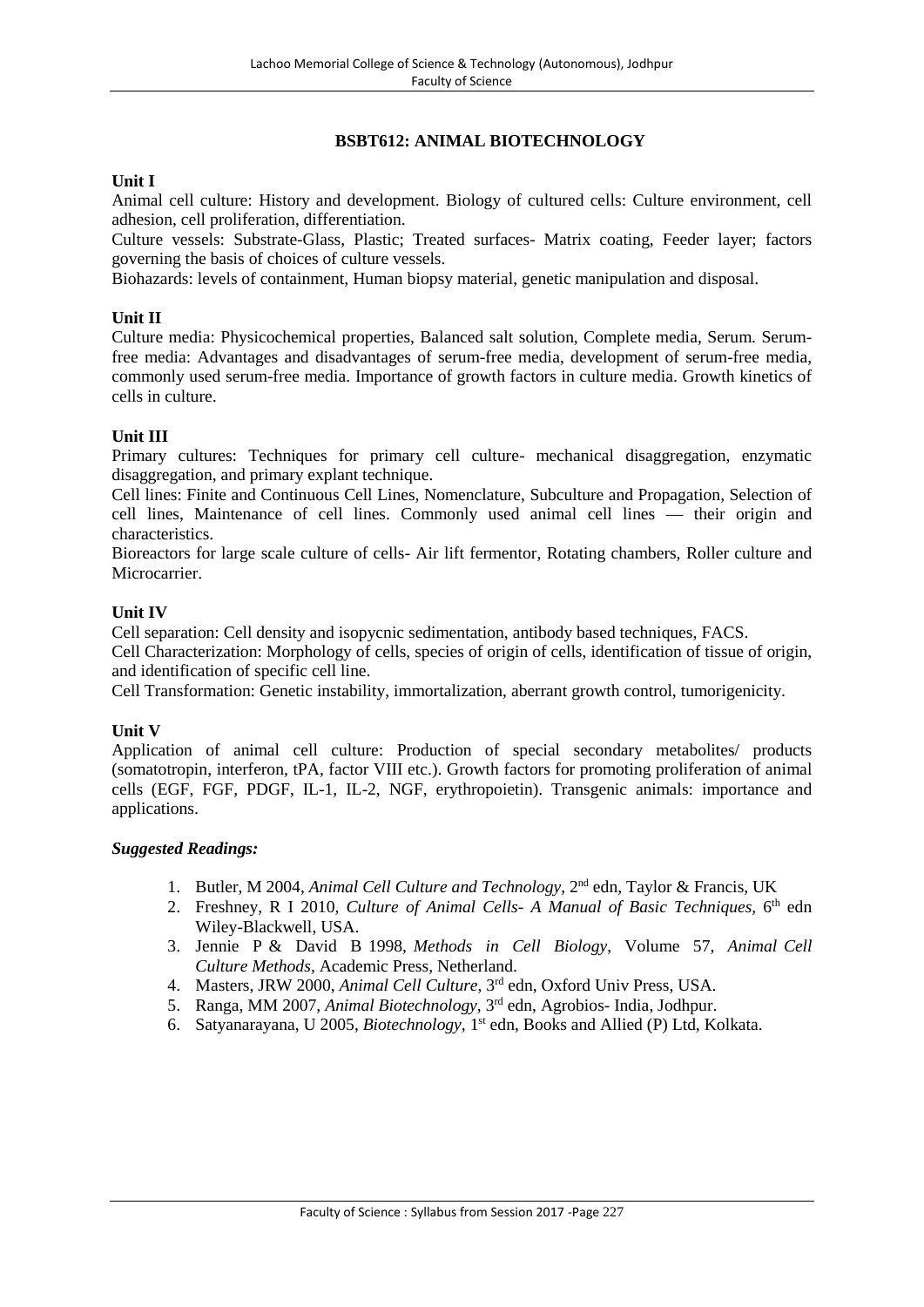# **BSBT 621 : PRACTICAL**

# **SUGGESTED LABORATORY EXERCISES:**

- 1. Simple staining, Differential staining.
- 2. Culture of bacteria on solid medium and liquid medium (broth culture).
- 3. Determination of bacterial growth by turbidimetric method.
- 4. Demonstration of formation of alcohol from fruit juice(s).
- 5. Differentiate the viable and nonviable cells by staining methods.
- 6. Study the pure and mixed cell culture of plant/animal/microbial cell by staining method.
- 7. Introduction to culture vessels for animal cells.
- 8. Designing a prototype of Bioreactor (Group Exercise).
- 9. Demonstration of establishment of primary cell culture by trypsinization.
- 10. Separation and identification of various cell types of animal by staining.
- 11. Preparation of various culture media for animal cell culture.

- 1. Batch culture
- 2. Continuous culture
- 3. Fermenter
- 4. Lyophilization
- 5. Downstream processing
- 6. Cell immobilization
- 7. Single cell protein
- 8. Bio-diesel
- 9. Cell adhesion
- 10. Balance salt solution
- 11. Continuous cell lines
- 12. Immune panning
- 13. Transgenic animals
- 14. Culture vessels for animal cell culture
- 15. Ian Wilmut